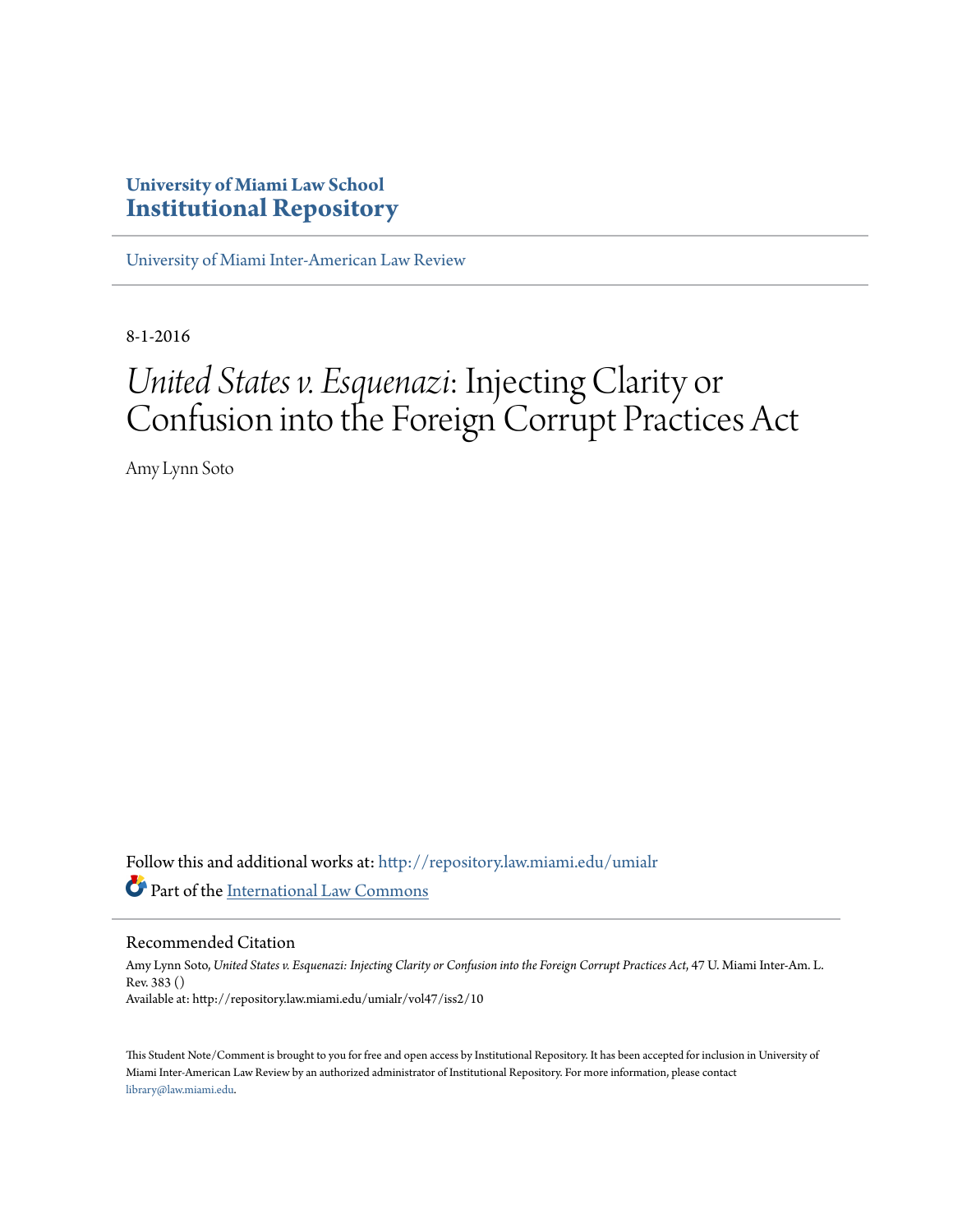## **United States v. Esquenazi: Injecting Clarity or Confusion into the Foreign Corrupt Practices Act**

### Amy Lynn Soto\*

*The Foreign Corrupt Practices Act (FCPA) was enacted in 1977 to criminalize the bribing of foreign officials in order to obtain or retain business. In recent years, there has been an increase in bribery investigations and prosecutions by the Department of Justice (DOJ) and Securities and Exchange Commission (SEC). This increase in enforcement coexists with an ambiguity regarding the scope of the FCPA.* 

*The scope of the FCPA hinges on the determination of who is a foreign official. The FCPA defines a foreign official as "any officer or employee of a foreign government or any department, agency, or instrumentality thereof, or of a public international organization, or any person acting in an official capacity for or on behalf of any such government or department, agency, or instrumentality, or for or on behalf of any such public international organization." However, the word "instrumentality" is undefined. Consequently, the DOJ and SEC have taken great liberties in interpreting the FCPA and expanding its scope.* 

*In 2014, the Eleventh Circuit became the first appellate court in the United States to define the ambiguous term in United States v. Esquenazi. Unfortunately, instead of clarifying the issue, the court defined an instrumentality as "an entity controlled by the government of a foreign country that performs a function the controlling government treats as its own." In addition, the court proffered a two-prong test with nine non-dispositive factors and no guidance on how the factors should be applied.*

J.D., University of Miami School of Law, 2016; B.A and B.B.A., Florida International University, 2006. I dedicate this note to my mother, Mercy. Thank you for believing in me, even when I did not. Your unconditional love and support has been the true constant in my life. To Rick, who provided the inspiration for this note, thank you for loving me. You were my rock throughout my law school journey, and I could not have done it without you.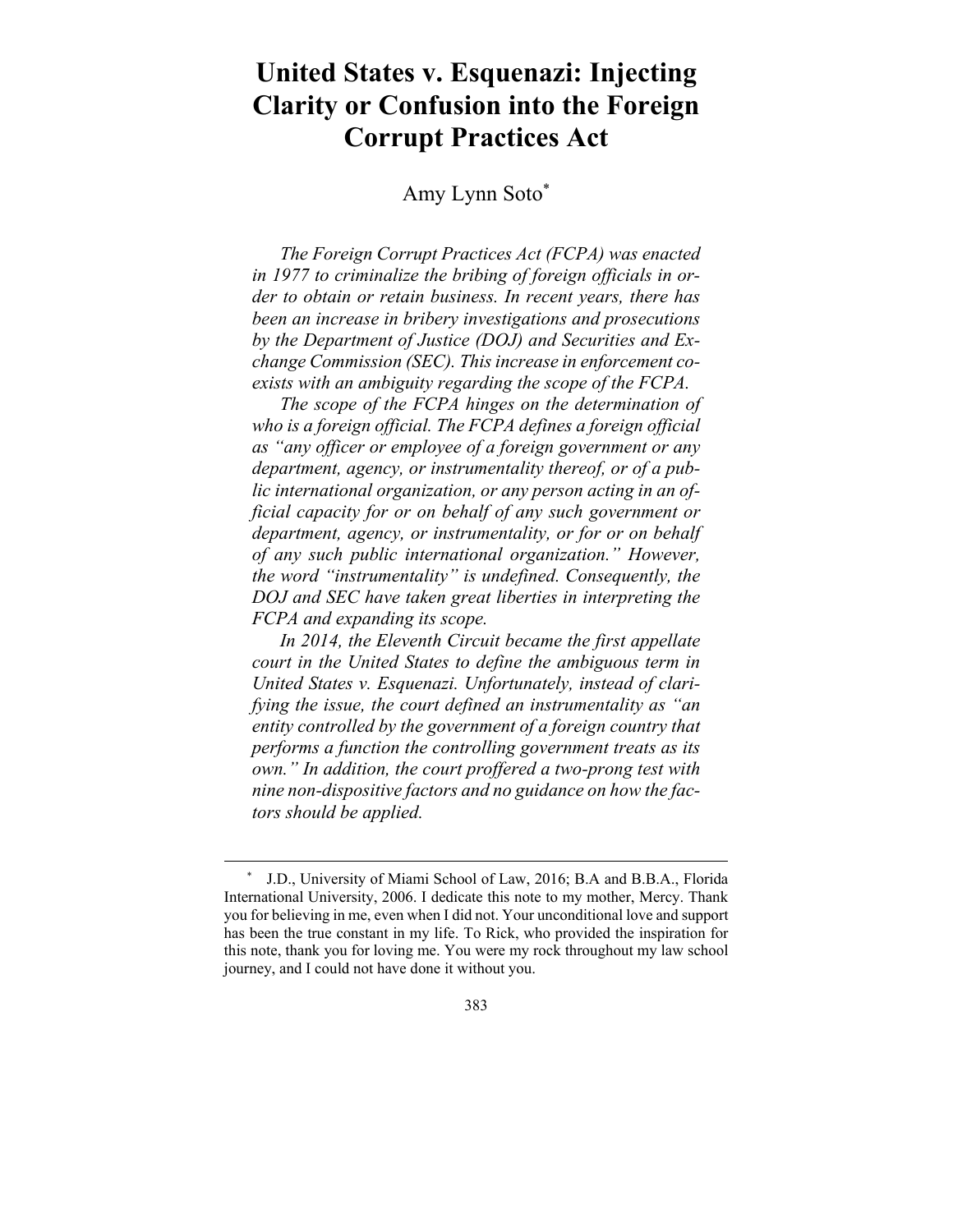*This note argues that the court's approach has broadened the scope of the FCPA beyond Congress' intent and has resulted in a great deal of uncertainty in interpreting the statute. As a result of the lack of guidance, individuals and corporations engaging in international business are operating in a largely uncertain world. This uncertainty inevitably yields a chilling effect on international business.* 

|    |                                                    | 385  |
|----|----------------------------------------------------|------|
| Н. |                                                    | .388 |
|    |                                                    | .388 |
|    |                                                    |      |
|    |                                                    | .389 |
|    |                                                    | .392 |
|    |                                                    |      |
|    |                                                    |      |
|    | 2. Congressional Intent Arguments and Analysis 398 |      |
|    |                                                    |      |
|    |                                                    |      |
|    |                                                    |      |
|    |                                                    |      |
|    |                                                    |      |
|    |                                                    |      |
|    |                                                    |      |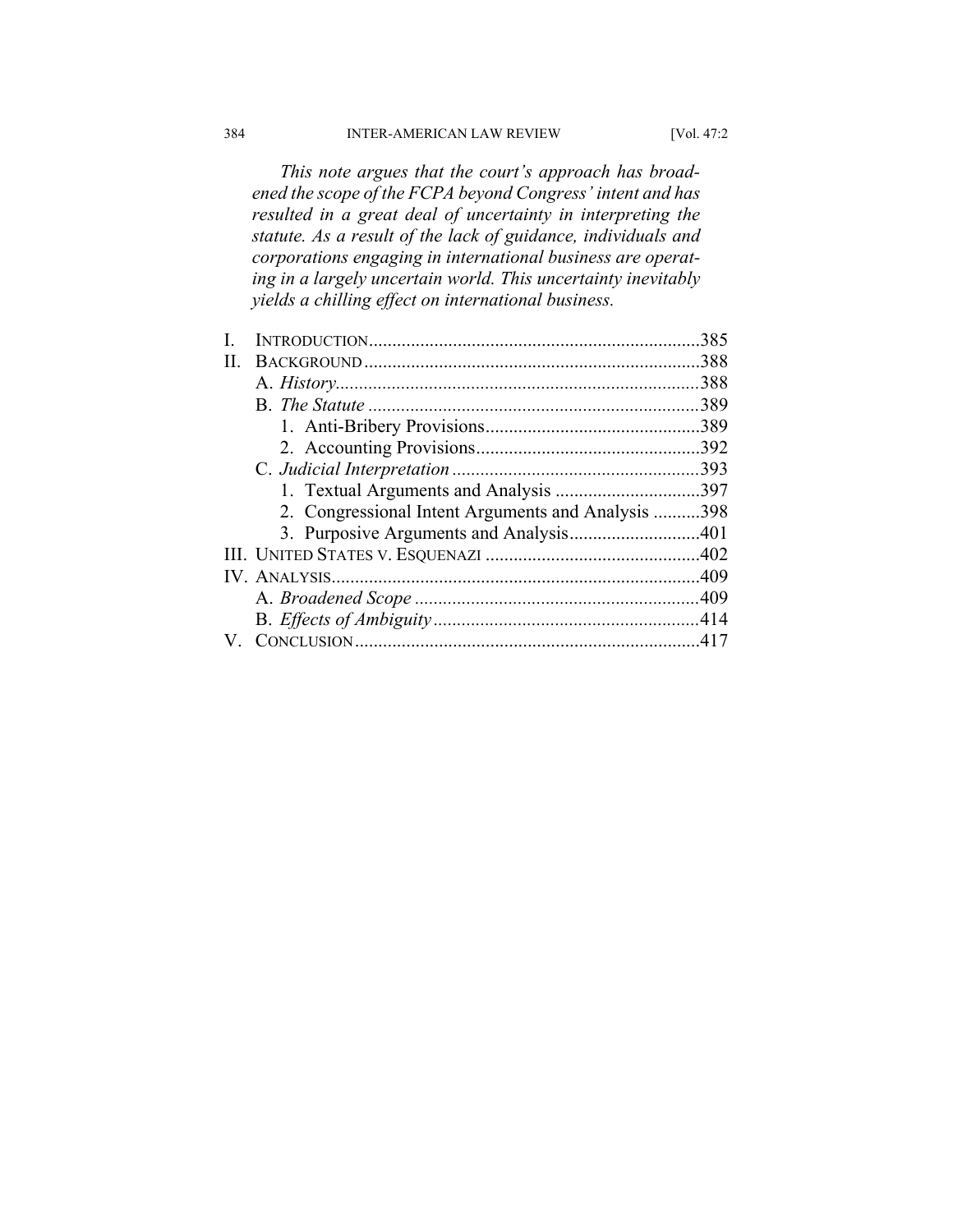#### I. INTRODUCTION

It is estimated that over \$1,000,000,000,000 per year is exchanged in bribe payments paid in rich *and* developing countries.<sup>1</sup> This equates to over \$273,000 per day and over \$11,000 per hour paid in bribes. As shocking as it may be, this estimate is exclusive of the embezzlement of public funds or theft of public assets.<sup>2</sup> Given the increase in globalization and pervasiveness of corruption around the globe, many countries have enacted anti-corruption legislation to combat the ills of bribery—including the United States.

In 1977, the United States Congress enacted the Foreign Corrupt Practices Act (FCPA) in an effort to remedy the corruption stemming from American individuals and businesses overseas.<sup>3</sup> The FCPA essentially criminalizes the bribing of foreign government officials by American citizens, permanent residents, businesses (both private and public), and certain non-American individuals and entities in order to obtain or retain business; in other words, the FCPA set the lofty goal of eliminating "pay to play" practices overseas by persons with the requisite American nexus. However, the FCPA is rather aspirational and casts a wide net of enforcement. So wide a net, in fact, that it borders on being, or is simply in certain instances, so vague as to be constitutionally defective in its application to certain situations that are increasingly prevalent overseas.

A crucial question requiring an answer prior to the application of the FCPA to a specific situation is who exactly is a foreign official? That is the question that individuals and professionals engaging in international business have been asking themselves for years. The FCPA does not proscribe payments made to employees of a

 $\frac{1}{1}$  *The Costs of Corruption*, THE WORLD BANK (Apr. 8, 2004), http://web.worldbank.org/WBSITE/EXTERNAL/NEWS/0,,contentMDK:20190 187%7EmenuPK:34457%7Ep-

agePK:34370%7EpiPK:34424%7EtheSitePK:4607,00.html (last visited May 1, 2016). 2

*See id.*

<sup>&</sup>lt;sup>3</sup> Foreign Corrupt Practices Act of 1977, Pub. L. No. 95-213, 91 Stat. 1494 (1977) (codified as amended at 15 U.S.C. §§ 78dd-1 to -3, 78ff, 78m(b), (d)(1), (g)-(h) (2006 & Supp. 2010), *amended by* Foreign Corrupt Practices Act Amendment of 1988, Pub. L. No. 100-418, 102 Stat. 1107, 1415 (1988) (codified at §§ 78dd-1 to -3, 78ff (2006)) and the International Anti-Bribery and Fair Competition Act of 1998, Pub. L. No. 105-366, 112 Stat. 3302 (1998) (codified at §§ 78dd-1 to -3, 78ff (2012)).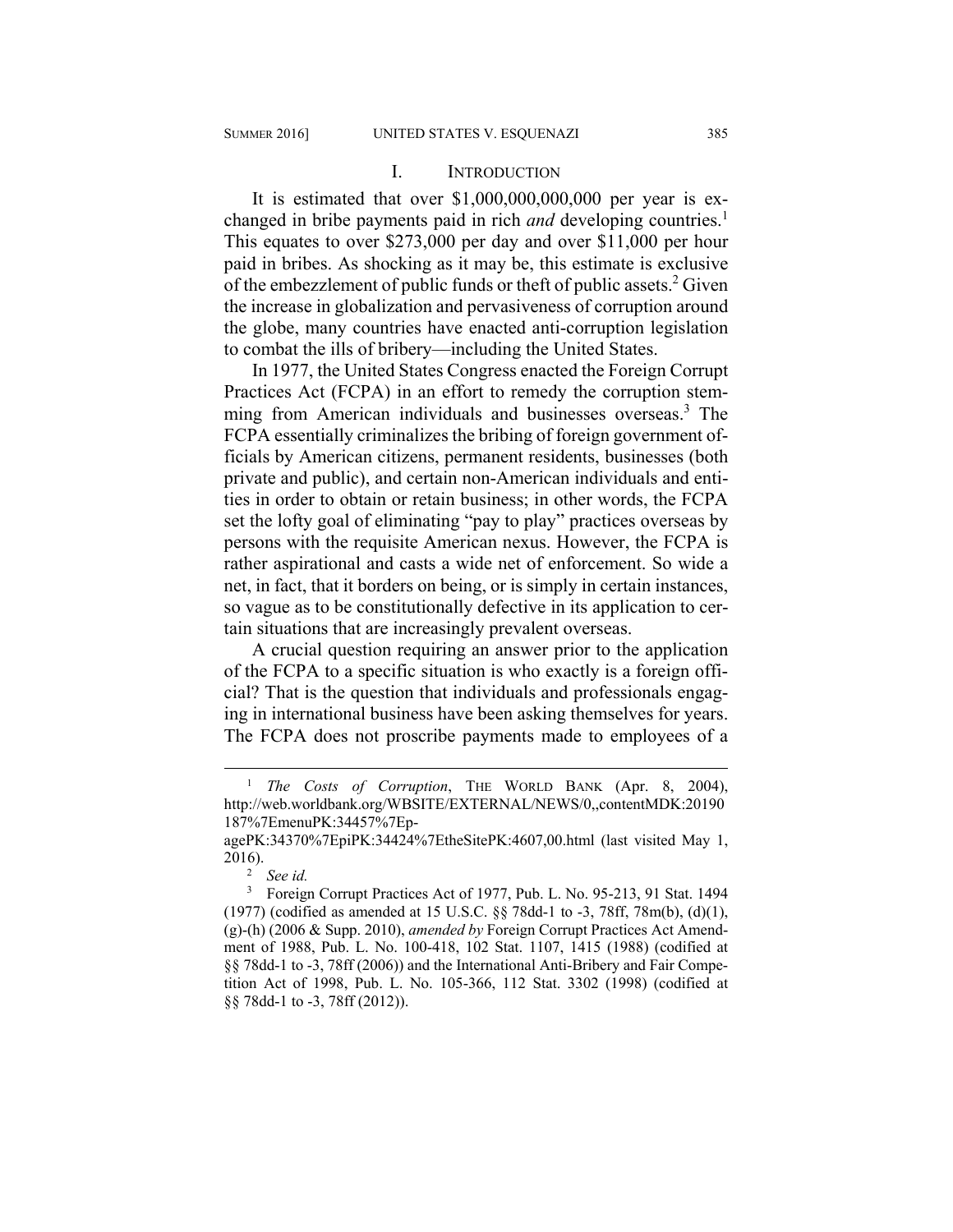commercial enterprise, but it is also silent as to whether employees of a state-owned or state-controlled business entity constitute foreign officials.

The FCPA defines a foreign official as

any officer or employee of a foreign government or any department, agency, or instrumentality thereof, or of a public international organization, or any person acting in an official capacity for or on behalf of any such government or department, agency, or instrumentality, or for or on behalf of any such public international organization.<sup>4</sup>

At first blush, the statute seems to have a rather broad scope. Further, combing through the various components of the Act shows that the word "instrumentality" is not defined at all.

The ambiguity is compounded by the fact that the Department of Justice (DOJ) and the Securities and Exchange Commission (SEC) have taken the liberty to enforce the statute as they see fit. The DOJ and SEC have upped the ante in intensifying their focus on enforcement. Because most prosecutions settle due to the high stakes and risk of a potentially lengthy incarceration, courts rarely have the chance to hear cases pertaining to the FCPA, and as such, the statute has avoided judicial scrutiny for the most part. This judicial vacuum has allowed the DOJ and SEC to administratively define the scope of the FCPA. The Eleventh Circuit, the first appellate court to address the issue, had the opportunity to remedy the vagueness associated with the scope of the FCPA; however, it failed to do so  $5$ 

The court had the opportunity to clarify the ambiguity hovering over the definition of a foreign official in *United States v. Esquenazi*. 6 Instead, the court punted and did not provide a framework to determine what an "instrumentality" means under the auspices of the FCPA and thus, failed to clarify for once and for all who is a

 <sup>4</sup> 15 U.S.C. § 78dd-1(f)(1)(A) (2012).

<sup>5</sup> United States v. Esquenazi, 752 F.3d 912 (11th Cir. 2014).

<sup>6</sup>  *Id*.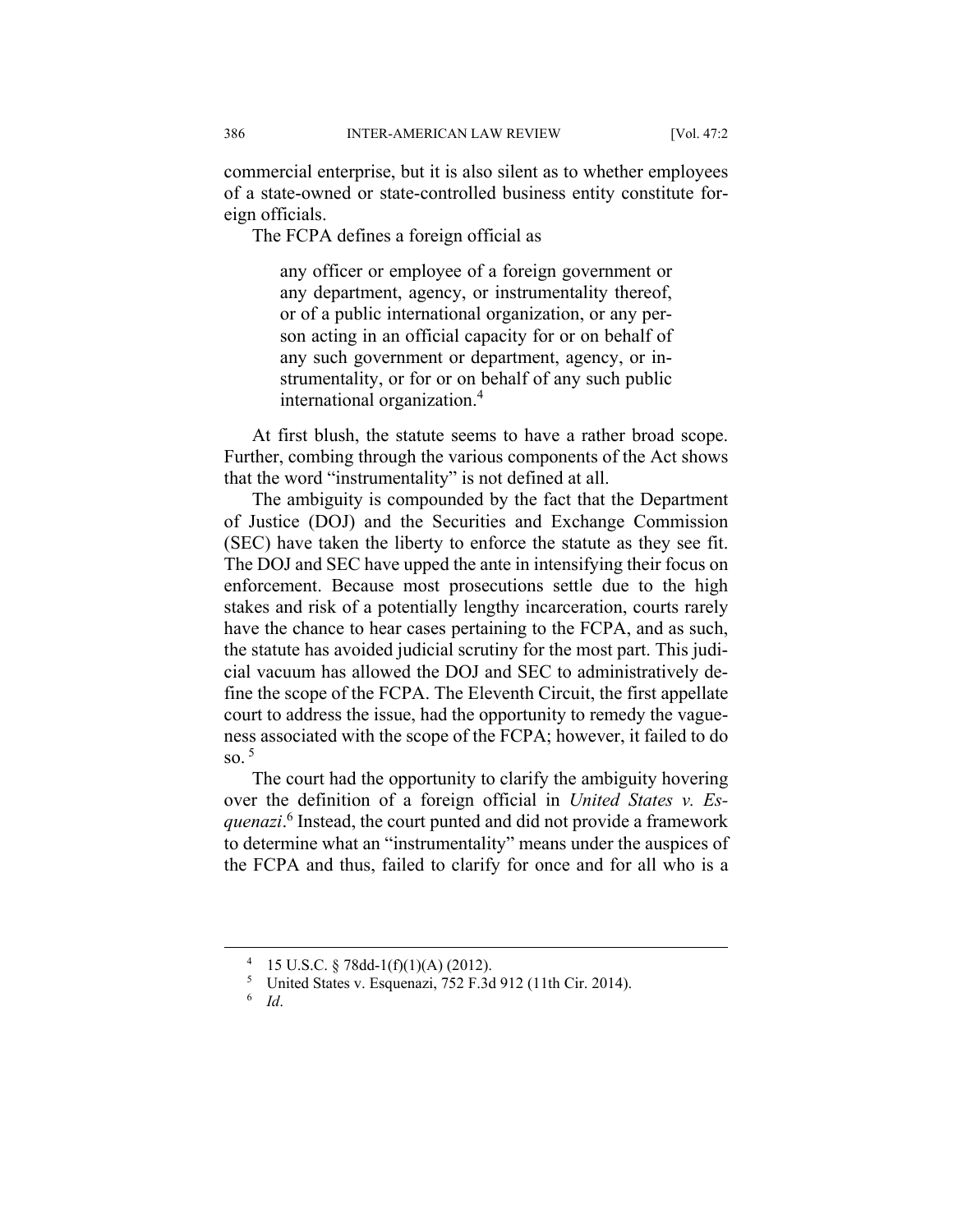foreign official.<sup>7</sup> Rather, it proffered two tests with nine non-dispositive factors to help determine whether an entity is an instrumentality under the FCPA.<sup>8</sup>

The nine factors fail to provide any concrete guidance on an issue of fact that ought to be considered a matter of law. Under the Eleventh Circuit's decision, just about any set of facts or circumstances would result in a foreign government being deemed in "control" of a commercial enterprise, and thus, such an enterprise would be deemed to be an "instrumentality" of the foreign government. While there are a number of entities that do, indeed, possess varying degrees of governmental control, the Congress that enacted and amended the FCPA did not intend that some, and not total, control of a business enterprise by a foreign government would render the enterprise an "instrumentality" under the FCPA, as the Eleventh Circuit has effectively decided in *Esquenazi*. The only way to properly give effect to Congress' intent is to abandon *Esquenazi*.

This note will address the FCPA and the practical implications of *Esquenazi* on compliance. The note will begin by providing the historical basis for the enactment of the FCPA, followed by an explanation of the existence of a judicial vacuum of interpretation of the FCPA and an examination of the limited case law on the "instrumentality" component of the federal statute. The note will respectfully discuss how, in the author's opinion, the Eleventh Circuit erred under an analysis of the text, legislative history, and ultimate purpose of the FCPA. The note will conclude with a discussion of the potentially deleterious effect of the broadened interpretation of the FCPA under *Esquenazi* and what Congress, or the courts, can do to remedy what may very well be an unintended interpretation of the FCPA.

 $7$  Id.

 *Id*. 8  *Id*.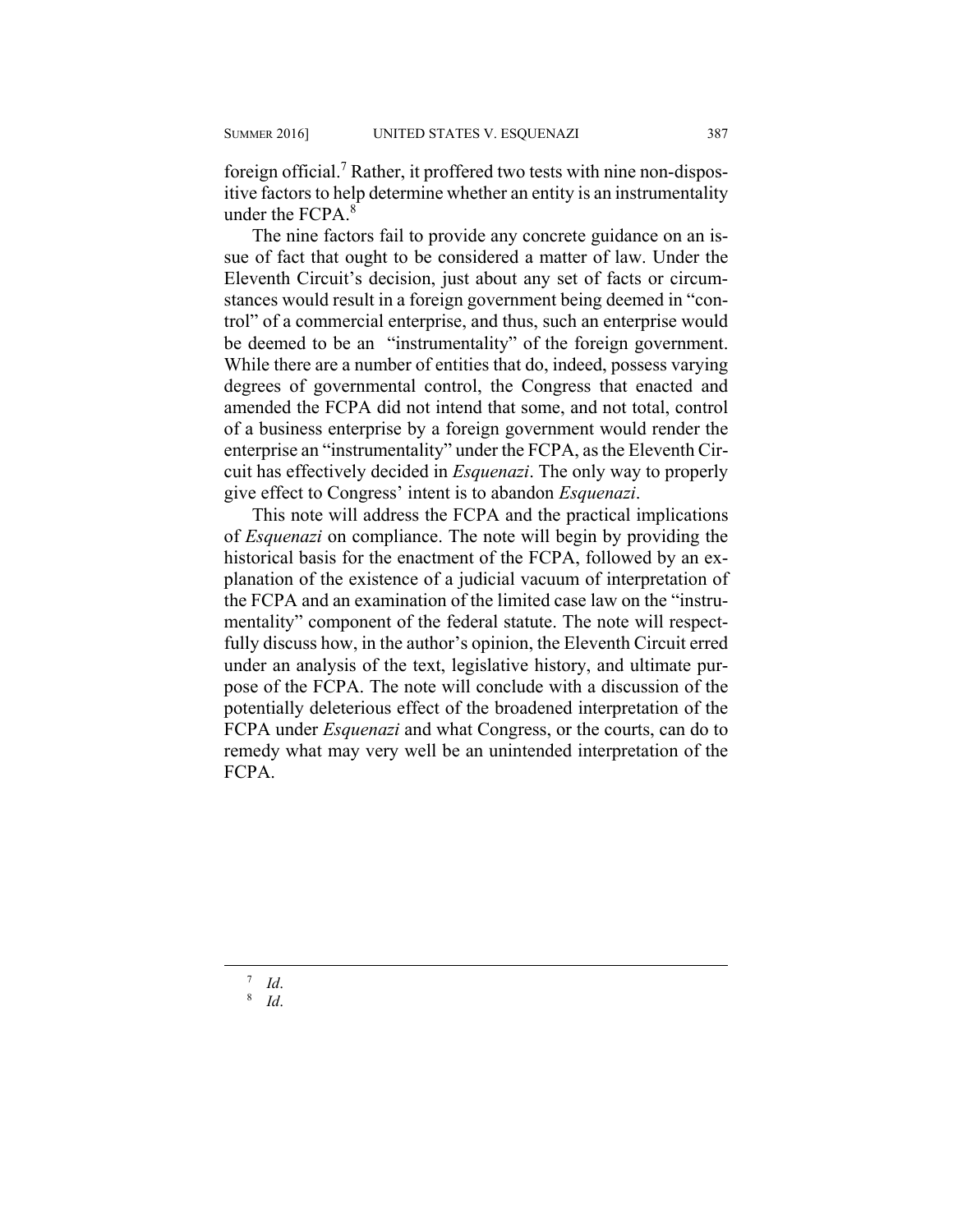#### II. BACKGROUND

#### A. *History*

The FCPA was enacted as a result of the political and corporate abuses revealed by the Watergate scandal.<sup>9</sup> The Watergate investigations revealed that American corporations had used slush funds to make illegal contributions to political campaigns.<sup>10</sup> The SEC initiated a broad investigation of corporate business practices, which ultimately revealed that over 400 American companies admitted to making improper payments abroad.<sup>11</sup> The companies included over 117 Fortune 500 companies, and it was estimated that more than \$300 million had been paid in bribes to foreign officials.<sup>12</sup> The American public and the international community were outraged.

American legislators believed that the payment of bribes to influence the acts of foreign government officials was not only unethical but also threatened American businesses and created foreign policy concerns.13 Senator William Proxmire said, "Bribery undermines fair competition between American firms. Price and quality no longer control the market. The growth, profitability and employment levels of firms operating in such circumstances are distorted."14 It was also argued that the payment of bribes placed the United States in a precarious foreign policy position. Bribery payments embarrassed friendly governments and damaged America's public image.15 In a particularly egregious example, Lockheed Corporation paid Japan's Prime Minister \$1.8 million to secure a contract for the sale of aircraft and, ultimately, resulted in the Prime Minister's arrest and conviction for securities fraud.<sup>16</sup>

 $\overline{\phantom{0}}$  Amy Deen Westbrook, *Enthusiastic Enforcement, Informal Legislation: The Unruly Expansion of the Foreign Corrupt Practices Act*, 45 GA. L. REV. 489, 499 (2011). 10 *See* William Magnuson, *International Corporate Bribery and Unilateral* 

*Enforcement*, 51 COLUM. J. TRANSNAT'L L. 360, 380 (2013) (discussing the history and events leading up to the enactment of the FCPA).<br>
<sup>11</sup> Westbrook, *supra* note 9, at 499-500.<br>
<sup>12</sup> H.R. REP. No. 95-640, at 4 (1977) (Comm. Rep).<br>
<sup>13</sup> *See id.* at 4-5.<br>
<sup>14</sup> GEORGE C. GREANIAS & DUANE WINDSOR,

PRACTICES ACT 60 (1982). 15 H.R. REP. NO. 95-640, *supra* note 12, at 5. 16 Magnuson, *supra* note 10, at 380.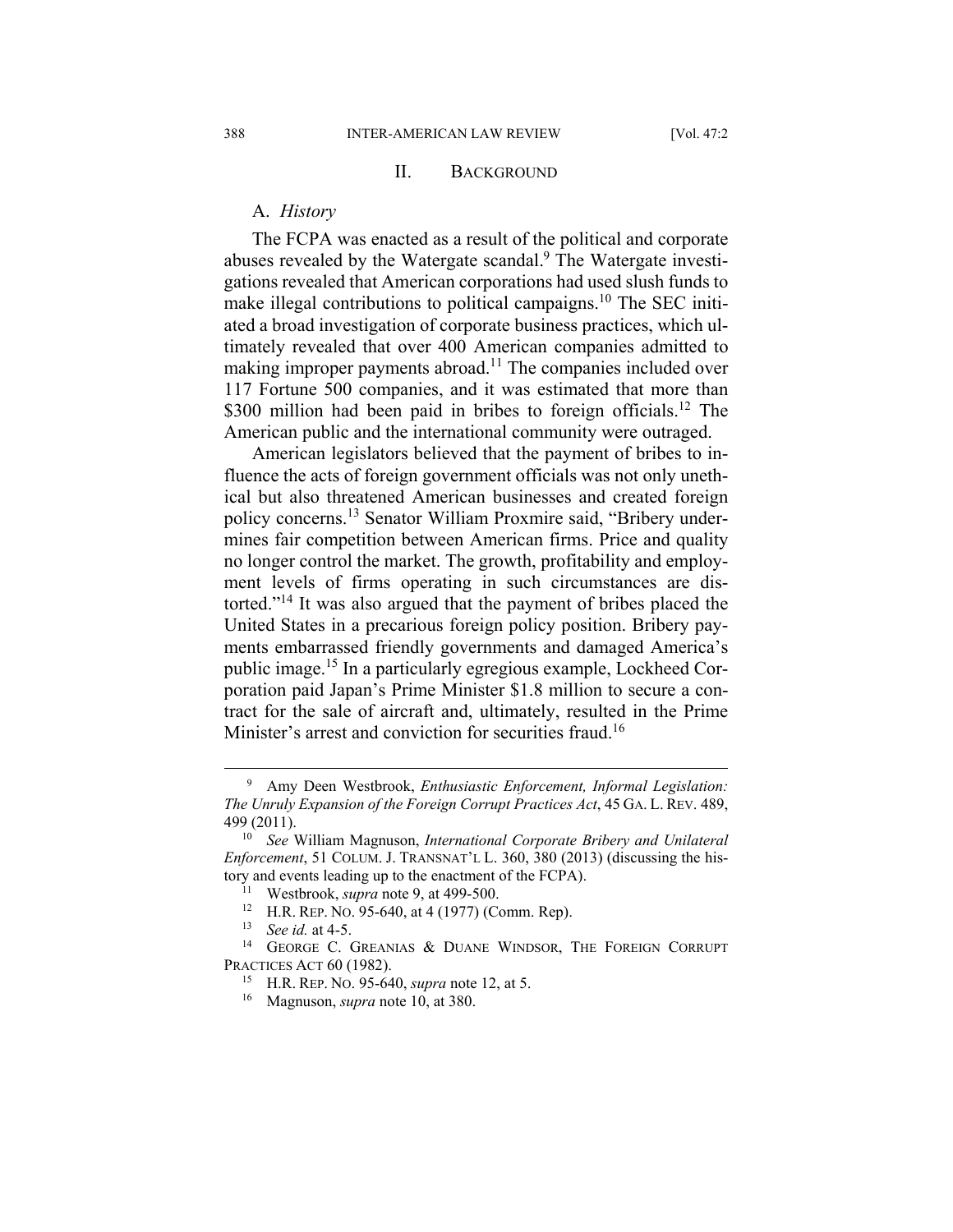Given the public outcry and threat to America's foreign policy position, the federal government was under intense pressure to take action in an effort to restore America's public image abroad and its relations with other nations.17 On December 19, 1977, President Jimmy Carter signed the FCPA, after it was approved by the Senate in a voice vote and passed unanimously by the House of Representatives.18 The FCPA would serve as a warning sign to American businesses and the international community that the United States would not tolerate corrupt practices by its corporations.

#### B. *The Statute*

The purpose of enacting the FCPA was to criminalize the payment of bribes to a foreign official in order to obtain or retain business. The FCPA is part of the Securities Exchange Act of 1934, and it is both a civil statute and a criminal statute.<sup>19</sup> As such, the DOJ and SEC have enforcement authority.20 The statute addresses foreign corruption through two means: (1) the anti-bribery provisions and (2) the accounting provisions. $2<sup>1</sup>$ 

#### 1. Anti-Bribery Provisions

The anti-bribery provisions apply to three categories of persons and entities: (1) "issuers";<sup>22</sup> (2)  $\frac{1}{2}$ " any domestic concern," which includes citizens, nationals, or residents of the United States and business entities, including corporations, organized in the United States or having their principal places of business in the United States;<sup>23</sup> and (3) "persons other than issuers or domestic concerns," including the officers, directors, employees or agents, acting on behalf of an issuer, domestic concern, or person.<sup>24</sup>

<sup>&</sup>lt;sup>17</sup> GREANIAS, *supra* note 14, at 59.<br><sup>18</sup> *Id*. at 63. <sup>19</sup> Mike Koehler, *The Foreign Corrupt Practices Act in the Ultimate Year of Its Decade of Resurgence*, 43 IND. L. REV. 389, 395 (2010).<br><sup>20</sup> *Id.* at 395. DEP'T OF JUSTICE & SEC. EXCH. COMM'N, A RESOURCE GUIDE TO THE U.S.

FOREIGN CORRUPT PRACTICES ACT 10 (2012), *available at* http://www.justice.gov/criminal/fraud/fcpa/guidance/guide.pdf [hereinafter RESOURCE GUIDE].<br><sup>22</sup> 15 U.S.C. § 78dd-1 (2012).

<sup>23</sup> *Id.* § 78dd-2. 24 *Id.* § 78dd-3.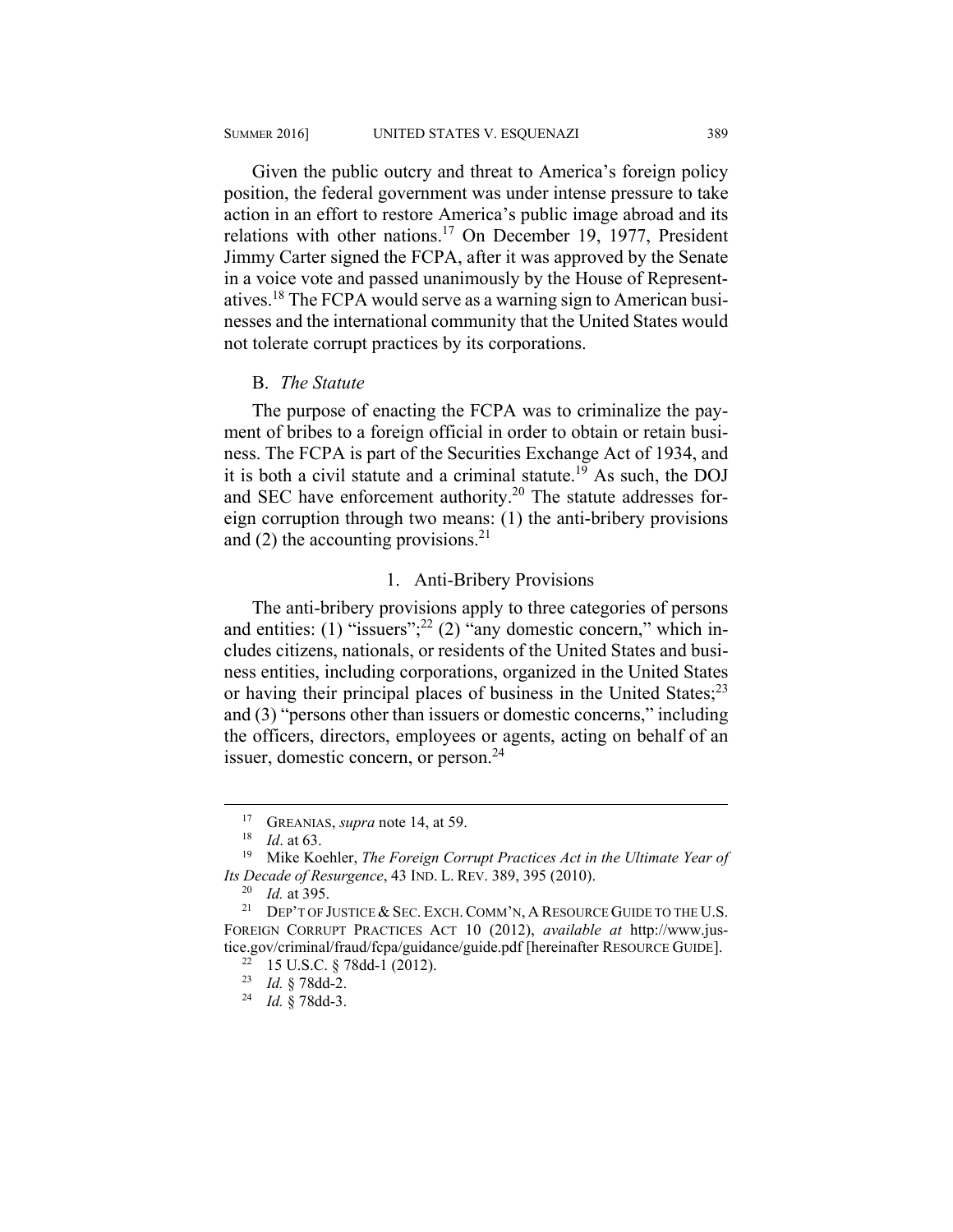The anti-bribery provisions prohibit a domestic concern "from mak[ing] use of the mails or any means or instrumentality of interstate commerce corruptly in furtherance" of a bribe "to any foreign official" for the purpose of "influencing any act or decision of such official in his official capacity . . . in order to assist such domestic concern in obtaining or retaining business for or with, or directing business to any person  $\dots$  .  $^{25}$ 

The FCPA applies only to payments intended to influence a foreign official to use their position to obtain or retain business.<sup>26</sup> This business purpose test includes the payment of bribes to win a contract, influence the procurement process, gain access to non-public bid tender information, etc.<sup>27</sup> To violate the FCPA, the act of bribery must be made with an intent or desire to wrongly influence the recipient.28 Because the FCPA focuses on the intent, there is no requirement that the corrupt act succeed in its purpose or that the foreign official solicit the bribe in order to be held criminally liable.<sup>29</sup> For an individual defendant, criminal liability attaches only if he or she acted "willfully," with a bad purpose, and with knowledge that the conduct was unlawful.<sup>30</sup>

The FCPA, however, permits three types of payments to foreign officials: (1) facilitating, or grease, payments; (2) lawful payments under the laws and regulations of the foreign official's country; and  $(3)$  promotional expenses.<sup>31</sup>

Facilitating payments do not come within the ambit of the FCPA if made to a foreign official for the purpose of facilitating or expediting the performance of a routine government action.<sup>32</sup> However, routine government action excludes the decision of awarding new

<sup>&</sup>lt;sup>25</sup> *Id.* § 78dd-1(a)(1) (for issuers); *id.* § 78dd-2(a)(1) (for domestic concerns); *id.* § 78dd-3(a)(1) (for persons other that issuers or domestic concerns).

<sup>26</sup> RESOURCE GUIDE, *supra* note 21, at 12.<br>
<sup>27</sup> *See id.* at 13.<br>
<sup>28</sup> *Id.* at 14.<br>
<sup>30</sup> *Id.* (noting that the government need)

Id. (noting that the government need not prove that the defendant was aware and had knowledge of the FCPA)*.*

<sup>31</sup> Jared Chaykin, Note, *U.S. v. Aguilar and the Foreign Corrupt Practices Act: Sending an S.O.S. to Congress*, 44 U. MIAMI INTER-AM. L. REV. 63, 65 (2012).  $32 \quad 15 \text{ U.S.C. }$  § 78dd-2(b).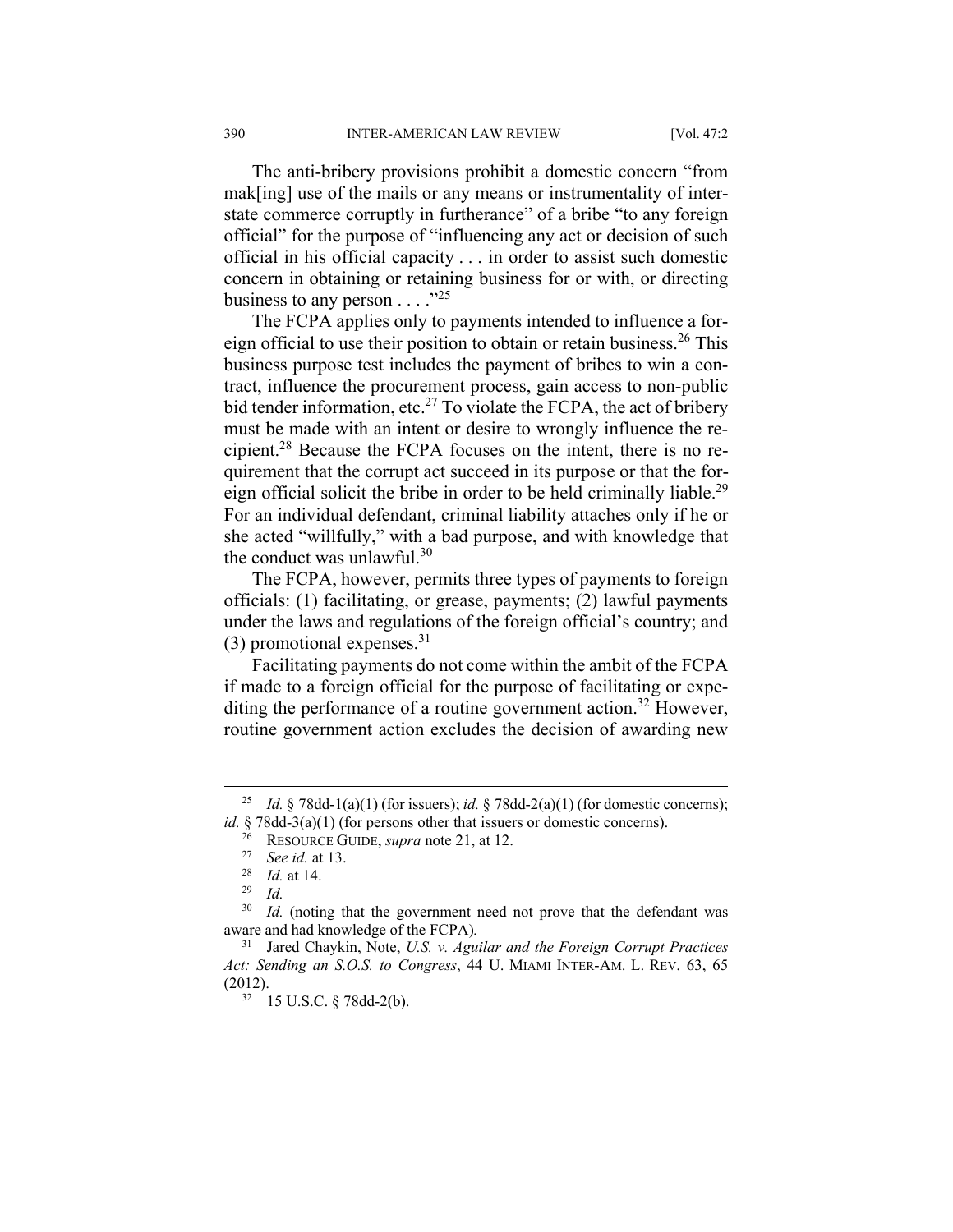business or continued business with a party.<sup>33</sup> Examples of routine governmental action include obtaining permits or licenses, processing governmental papers, or providing police protection.<sup>34</sup>

Payments that are legal in the foreign official's country may be allowed. In using the affirmative defense that a payment is lawful in the foreign country, it must be established that the law or regulation is written—it is not enough to show that bribes are not prosecuted under local law.35

Promotional expenses may also be paid for reasonable and bona fide expenditures on behalf of a foreign official made for the purpose of promoting, demonstrating, or explaining products or services.36 Bona fide expenditures may include travel and lodging expenses for an official's visit to company facilities, training, etc.<sup>37</sup> However, promotional expenses do not include expenses for trips that are primarily for personal entertainment purposes, and family members and spouses cannot attend any of the trips for free.<sup>38</sup>

Bribes come in many forms. A bribe may be disguised as a "consulting fee," an internship opportunity for a child in college, or a trip primarily for touristic purposes. The FCPA does not have a *de minimis* threshold because what may be a modest payment in the United States might be a more substantial gift in a foreign country.<sup>39</sup> Regardless of the size of the gift, the influencing party must have the corrupt intent to influence the foreign official.<sup>40</sup> This protects the person making the gift from liability for providing items of nominal value or small tokens of esteem or gratitude.<sup>41</sup>

<sup>33</sup> *Id.* § 78dd-1(f)(3)(B). 34 RESOURCE GUIDE, *supra* note 21, at 25. 35 *Id.* at 23. 36 15 U.S.C. § 78dd-2(c)(2)(A).

<sup>37</sup> FCPA Op. Release 07-02 (Dep't of Justice Sep. 11, 2007); FCPA Op. Release 07-01 (Dep't of Justice Jul. 24, 2007); FCPA Op. Release 04-01 (Dep't of Justice Jan. 6, 2004); RESOURCE GUIDE, *supra* note 21, at 24. 38 *See generally* FCPA Op. Release 07-02 (Dep't of Justice Sep. 11, 2007);

FCPA Op. Release 07-01 (Dep't of Justice Jul. 24, 2007). 39 RESOURCE GUIDE, *supra* note 21, at 15. 40 *Id.*

<sup>41</sup> *Id.*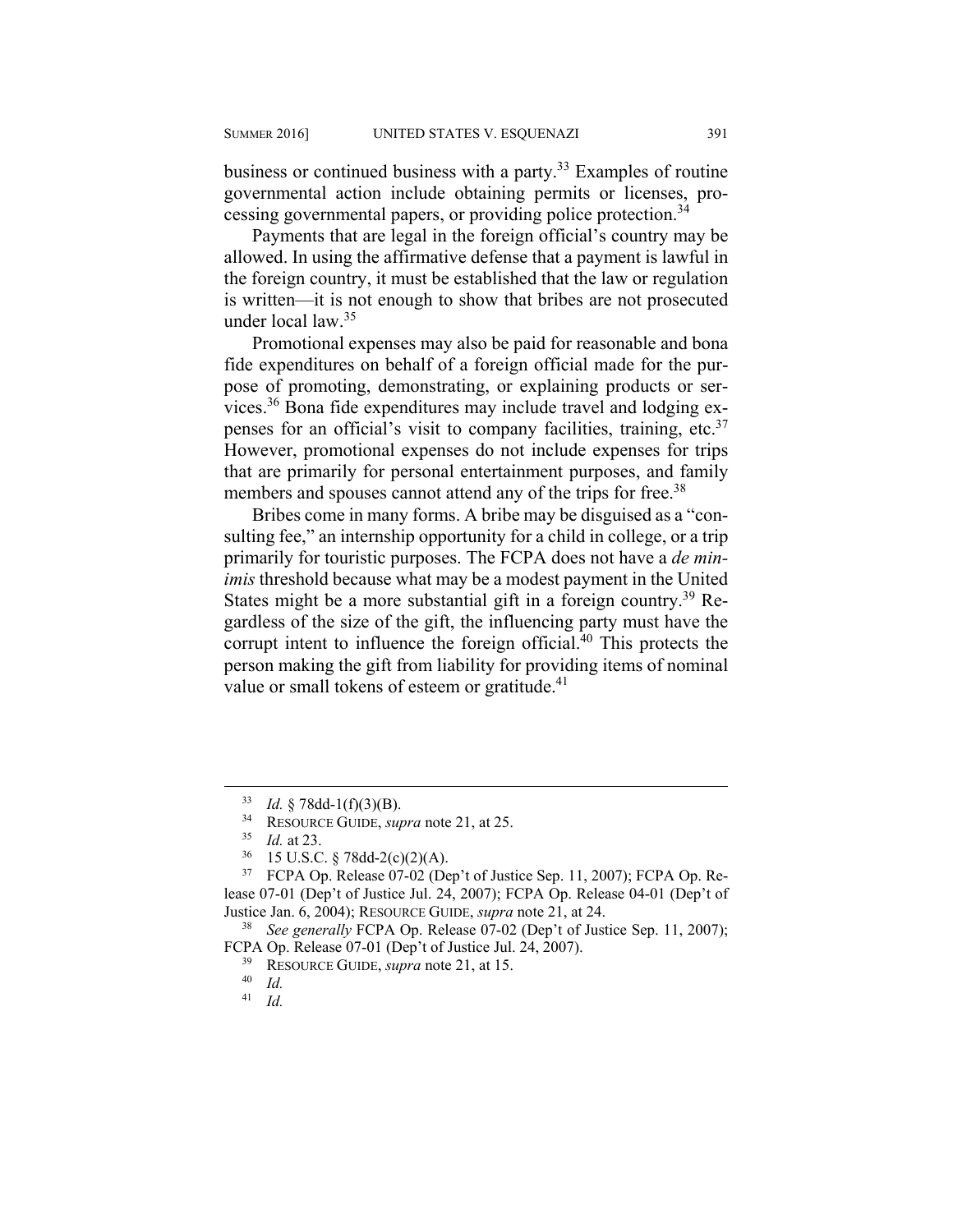#### 2. Accounting Provisions

Congress enacted the FCPA's accounting provisions as an additional layer of protection against bribery because American companies are able to conceal most of their illicit bribes in their corporate books.42 The FCPA's accounting provisions apply to every issuer under the Exchange Act that has a class of securities registered pursuant to Section 12 or that is required to file periodic reports pursuant to Section  $15(d)$ .<sup>43</sup> These provisions apply to any issuer that trades in a national securities exchange in the United States; however, they do not apply to private companies.<sup>44</sup> The accounting provisions have two components: the record keeping requirement<sup>45</sup> and the internal controls requirement.<sup>46</sup>

The record keeping element requires all issuers to "make and keep books, records, and accounts, which, in reasonable detail, accurately and fairly reflect the transactions and dispositions of the assets of the issuer . . . ."47 Under the record-keeping requirement, liability would attach, even if all the elements of the anti-bribery provisions were not met, if improper payments are not accurately recorded.48 Bribes are often mischaracterized as commissions or royalties, consulting fees, travel and entertainment expenses, writeoffs, etc.49 As such, the record keeping requirement serves three purposes: it (1) ensures that illegal transactions are recorded; (2) prevents the falsification of records to conceal illegal transactions; and  $(3)$  promotes the proper characterization of transactions.<sup>50</sup>

The internal control element requires that issuers

<sup>46</sup> *Id.* § 78m(b)(2)(B). 47 *Id.* § 78m(b)(2)(A). 48 RESOURCE GUIDE, *supra* note 21, at 39. 49 *See id.*

 <sup>42</sup> *See* Andrea Dahms & Nicolas Mitchell, *Foreign Corrupt Practices Act*, 44 AM. CRIM. L. REV. 605, 610 n.16 (2007) (discussing the accounting and anti-bribery provisions of the FCPA as well as the penalties for their violations). 43 RESOURCE GUIDE, *supra* note 21, at 42-43. 44 *Id.*

<sup>&</sup>lt;sup>45</sup> 15 U.S.C. § 78m(b)(2)(A) (2012).<br><sup>46</sup> *Id* 8.78m(b)(2)(B)

<sup>50</sup> Bartle et al., *Foreign Corrupt Practices Act*, 51 AM. CRIM. L. REV. 1265, 1270-71 (2014) (examining the elements of the accounting provisions).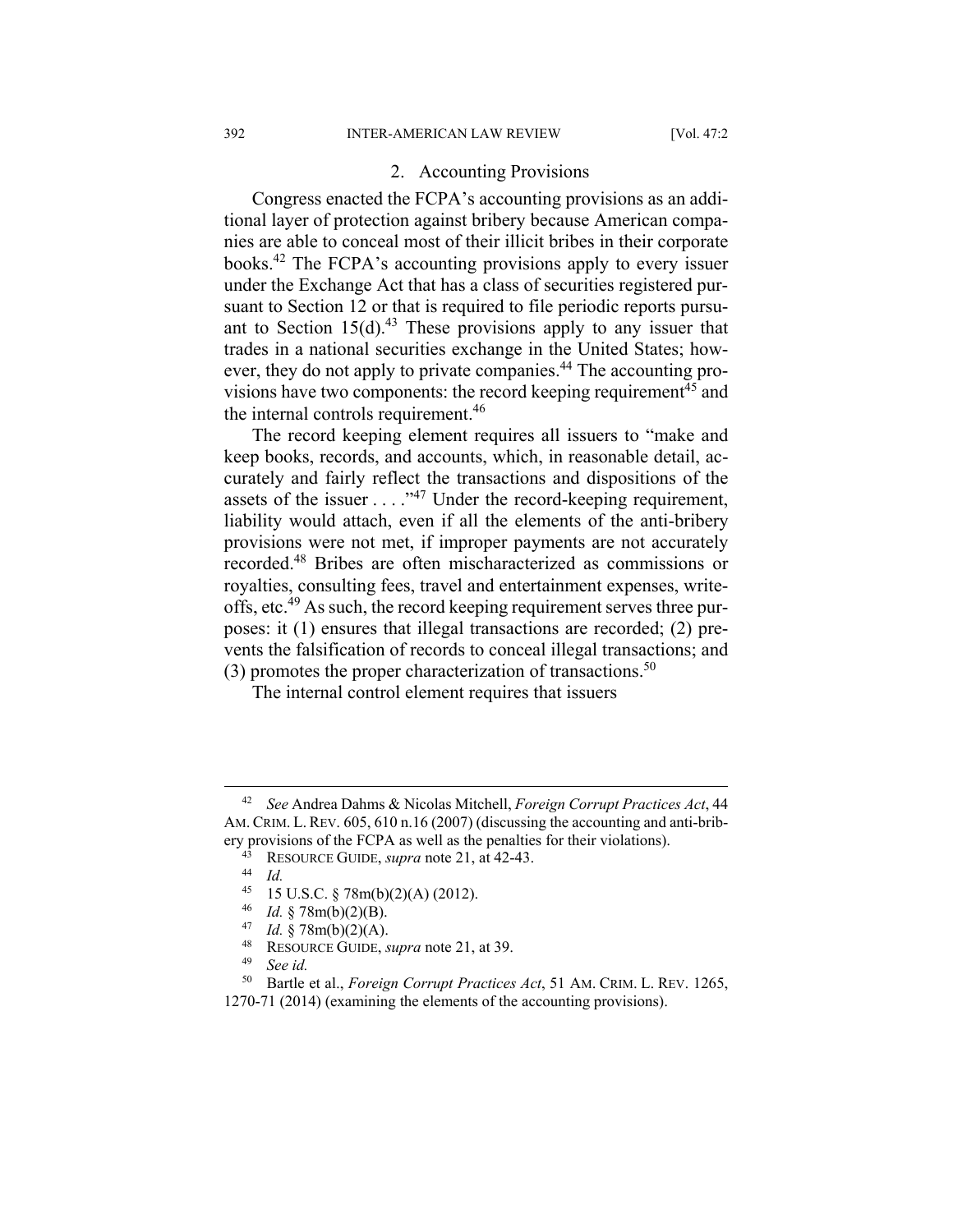[D]evise and maintain a system of internal accounting controls sufficient to provide reasonable assurances that transactions are executed in accordance with management's general or specific authorization; transactions are recorded as necessary to permit preparation of financial statements in conformity with generally accepted accounting principles ... and to maintain accountability for assets  $\dots$ <sup>51</sup>

The FCPA does not specify what controls a company must implement, and this allows for the flexibility to develop controls that are appropriate to the company's needs and circumstances.<sup>52</sup> Internal controls may include the tone set by management regarding ethics, risk assessments, control measures that cover policies and procedures, and monitoring.53

#### C. *Judicial Interpretation*

The Sarbanes-Oxley Act and its internal investigations requirement have resulted in an increase in the number of FCPA violations that have been discovered.<sup>54</sup> In addition, the DOJ and SEC have increased the number of individuals prosecuted under the FCPA and held corporate officers accountable in an effort to deter foreign bribery.55 Mark Mendelsohn, the DOJ's chief FCPA prosecutor stated,

> The number of individual prosecutions has risen – and that's not an accident. That is quite intentional on the part of the Department. It is our view that to have a credible deterrent effect, people have to go to

 <sup>51 15</sup> U.S.C. §§ 78m(2)(B)(i)-(ii).

<sup>52</sup> RESOURCE GUIDE, *supra* note 21, at 40. 53 *Id.*

<sup>54</sup> Chaykin, *supra* note 31, at 67. 55 *Id*.; Koehler, *supra* note 19, at 404 (noting that the DOJ, operating under the belief that an individual who loses his or her liberty is a far greater deterrent than a corporation paying a hefty fine, has made the prosecution of individual FCPA violators the cornerstone of its enforcement strategy).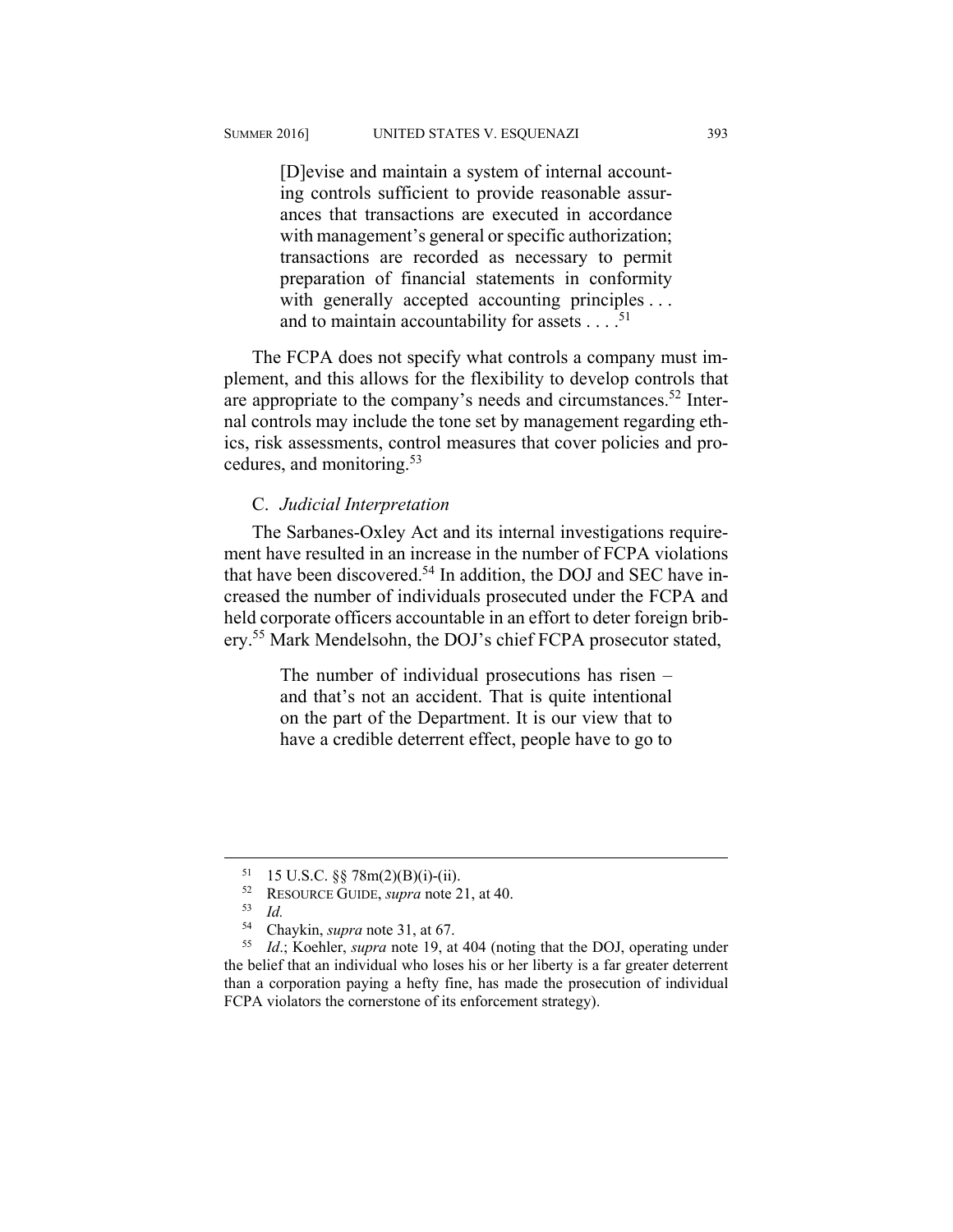jail. People have to be prosecuted where appropriate. This is a federal crime. This is not fun and games.<sup>56</sup>

Critics of the FCPA contend that the Act is vague and too wide in scope.<sup>57</sup> Arguably, the greatest source of contention is determining who constitutes a "foreign official." The difficulty in identifying a "foreign official" stems from the fact that it requires defining the term "instrumentality." Although the FCPA defines the term "public international organization,"58 it does not contain a definition for "instrumentality." In the absence of a definition, the DOJ and SEC have interpreted the term "foreign official" broadly to include not only government officials and agents but also employees of foreign stateowned or controlled corporations.<sup>59</sup> The DOJ and SEC have deemed such individuals, regardless of rank or title or classification under the local foreign law, to be "foreign officials" because their employers are an "instrumentality" of a foreign government and irrespective of the fact that the employer is a company with publicly traded stock or has characteristics of a private enterprise.<sup>60</sup> This element singlehandedly determines the scope of enforcement of the statute.

In light of the increase in enforcement of the FCPA, individuals and corporations argue that there is a lack of guidance from the agencies and the courts.<sup>61</sup> The DOJ has generally been reluctant to issue advisory opinions, and since 1993, it has only issued thirtyeight advisory opinions concerning the FCPA.<sup>62</sup> The lack of guidance is compounded further by the fact that courts have played a minimal role in interpreting the FCPA.<sup>63</sup> The dearth of case law is rooted in the fact that every large entity that has faced FCPA proceedings has entered into a settlement agreement with the government to include non-prosecution agreements, deferred prosecution

 <sup>56</sup> Richard L. Cassin, *The FCPA Isn't Fun and Games*, THE FCPA BLOG (Sept. 16, 2008, 7:28 PM), http://www.fcpablog.com/blog/2008/9/16/the-fcpaisnt-fun-and-games.html.<br><sup>57</sup> Chaykin, *supra* note 31, at 68.<br><sup>58</sup> 15 U.S.C. § 78dd-2(h)(2)(B).<br><sup>59</sup> Bortle supra pote 50, at 1280:

<sup>&</sup>lt;sup>59</sup> Bartle, *supra* note 50, at 1280; Koehler, *supra* note 19, at 391.<br>
<sup>60</sup> Koehler, *supra* note 19, at 391-92.<br>
<sup>61</sup> Chaykin, *supra* note 31, at 69.<br>
<sup>62</sup> See Opinion Procedure Releases, DEP'T OF JUSTICE, http://www tice.gov/criminal/fraud/fcpa/opinion/ (last updated June 17, 2015). 63 Chaykin, *supra* note 31, at 70.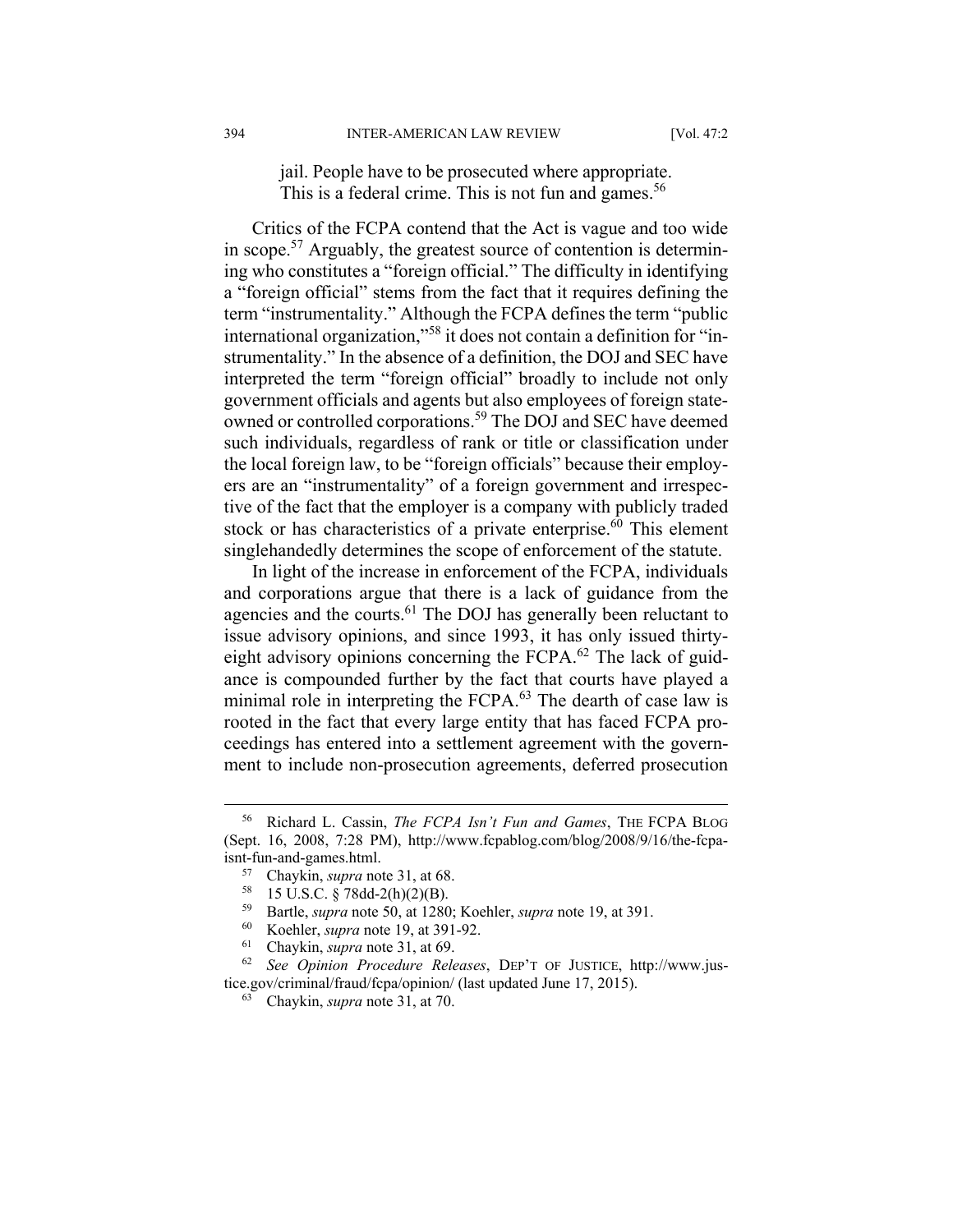agreements, and other settlements that are not subject to scrutiny by the judiciary.64 For obvious reasons, a business would rather pay substantial fees than face the negative consequences that it could encounter upon losing a FCPA challenge.<sup> $65$ </sup> As a result, the courts have rarely been given the opportunity to interpret the FCPA, and the DOJ and SEC have been given *carte blanche* to define its scope and enforce at will.<sup>66</sup>

The increase in individual prosecutions has yielded a variety of, albeit a few, statutory interpretation arguments to determine whether a state owned or controlled entity is an instrumentality under the FCPA. Such arguments have attempted to discern the FCPA's meaning of an "instrumentality" through the statutory text, legislative history, and the purpose of the statute.

In *United States v. Nguyen*, four individuals and a company, Nexus Technologies, Inc., were charged with bribing various Vietnamese government officials in exchange for contracts to supply government agencies with equipment and technology.67 Over the course of the scheme, the defendants paid upwards of \$150,000 in bribes to Vietnamese officials.<sup>68</sup> The defendants negotiated contracts and bribes with the officials of the Vietnamese government, negotiated with vendors in the United States, and arranged for the transfer of funds for a wide variety of equipment and technology including underwater mapping equipment, bomb containment equipment, and helicopter parts.<sup>69</sup>

In *United States v. Carson*, the DOJ charged six executives with conspiracy to secure contracts by paying bribes to officials of for-

 <sup>64</sup> Brief of Amicus Curiae Professor Michael J. Koehler in Support of Petitioners at 4, United States v. Esquenazi, 752 F.3d 912 (11th Cir. 2014) (No. 14- 189). 65 Brief of Washington Legal Foundation and the Independence Institute as

Amici Curiae in Support of Petitioners at 7, United States v. Esquenazi, 752 F.3d 912 (11th Cir. 2014) (No. 14-189). 66 *See id.*

<sup>67</sup> Press Release, Dep't of Justice, Philadelphia Export Company and Employees Indicted for Paying Bribes to Foreign Officials (Sept. 5, 2008), *available at* http://www.justice.gov/archive/opa/pr/2008/September/08-crm-782.html.

<sup>68</sup> *Id.*

<sup>69</sup> *Id.*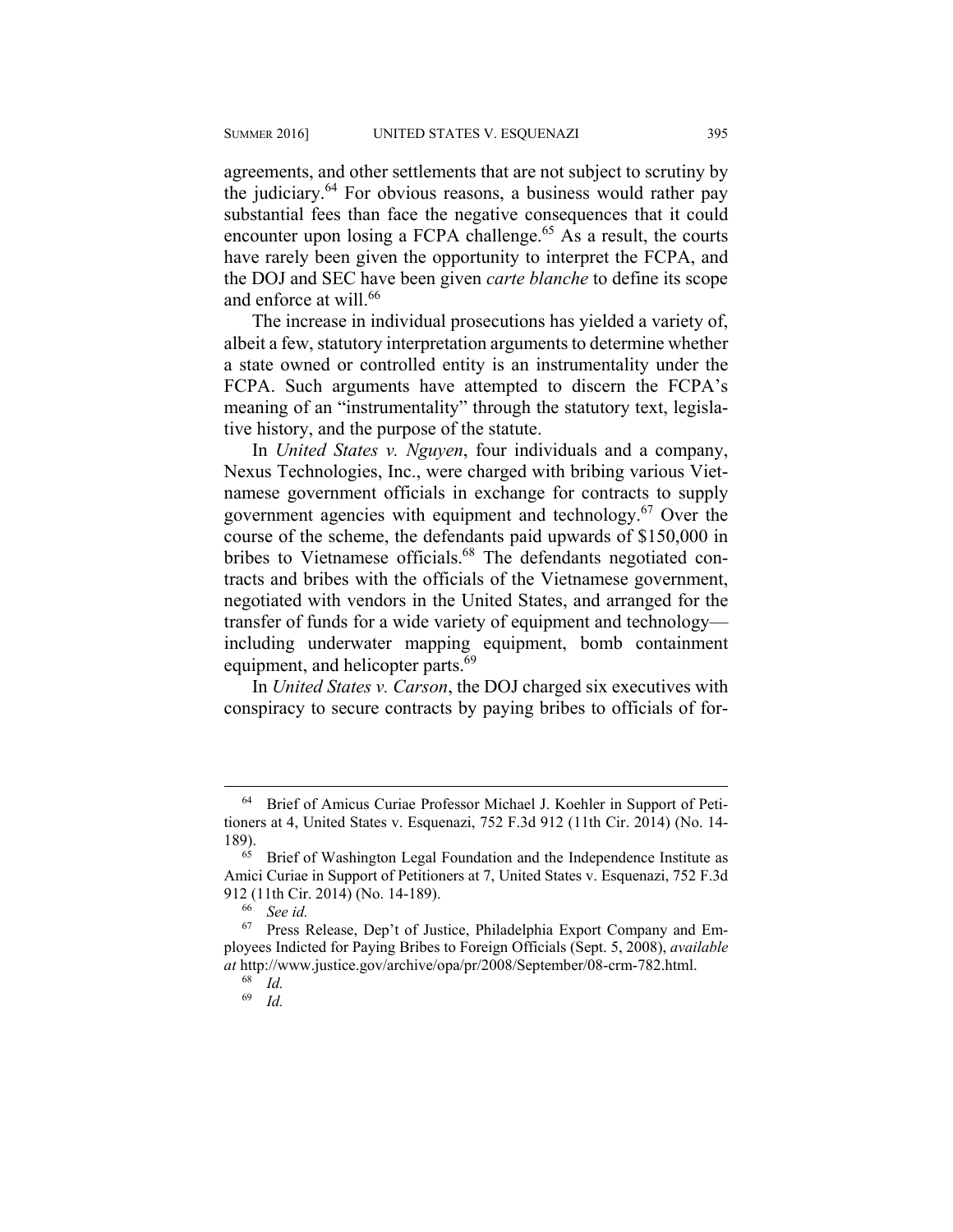eign state-owned energy companies as well as officers and employees of foreign and domestic private companies.70 From 2003 through 2007, the defendants paid \$4.9 million in bribes to officials of foreign state-owned corporations.71 The payments were made to officials of state-owned entities in China, Malaysia, Korea, and the United Arab Emirates in the form of lavish vacations, tuition payments, and expensive gifts for the purpose of securing business.<sup>72</sup>

In *United States v. Aguilar*, the defendants were indicted for their roles in a conspiracy to pay bribes to Mexican government officials at the Comisión Federal de Electricidad (CFE), a state-owned utility company.73 Angela and Enrique Aguilar were hired by Lindsey Manufacturing Company to be sales representatives in Mexico; in compensation, the company would allegedly pay a 30 percent commission based on the revenue realized as a result of its contracts with CFE.<sup>74</sup> As part of the agreement, the government alleged that all or part of the commission would be used to pay bribes to CFE officials in exchange for awarding Lindsey Manufacturing contracts.75 In an interesting turn of events, in December 2011, after a jury trial that resulted in the conviction of the defendants, the Honorable A. Howard Matz granted the defense's motion to vacate the defendants' convictions and dismissed the indictment on the grounds of prosecutorial misconduct.<sup>76</sup>

 <sup>70</sup> Press Release, Dep't of Justice, Six Former Executives of California Valve Company Charged in \$46 Million Foreign Bribery Conspiracy (Apr. 8, 2009), *available at* http://www.justice.gov/opa/pr/six-former-executives-californiavalve-company-charged-46-million-foreign-bribery-conspiracy. 71 *Id.*

<sup>72</sup> Indictment at 6-7, United States v. Carson, No. SACR 09-0077 (C.D. Cal. Apr. 8, 2009)*, available at* http://www.justice.gov/sites/default/files/criminal-

fraud/legacy/2013/05/06/04-08-09carson-indict.pdf. 73 Press Release, Dep't of Justice, Two Intermediaries Indicted for Their Alleged Participation in Scheme To Bribe Officials at State-Owned Electrical Utility in Mexico (Sept. 15, 2010), *available at* http://www.justice.gov/opa/pr/two-intermediaries-indicted-their-alleged-participation-scheme-bribe-officials-state-

owned. 74 *Id*. 75 *Id.*

<sup>76</sup> Order Granting Motion to Dismiss, United States v. Aguilar, No. CR 10- 01031(A)-AHM (C.D. Cal. Dec. 1, 2011), *available at* http://www.justice.gov/sites/default/files/criminal-fraud/legacy/2012/06/25/2011-12-01-aguilare-order-granting-motion-to-dismiss.pdf.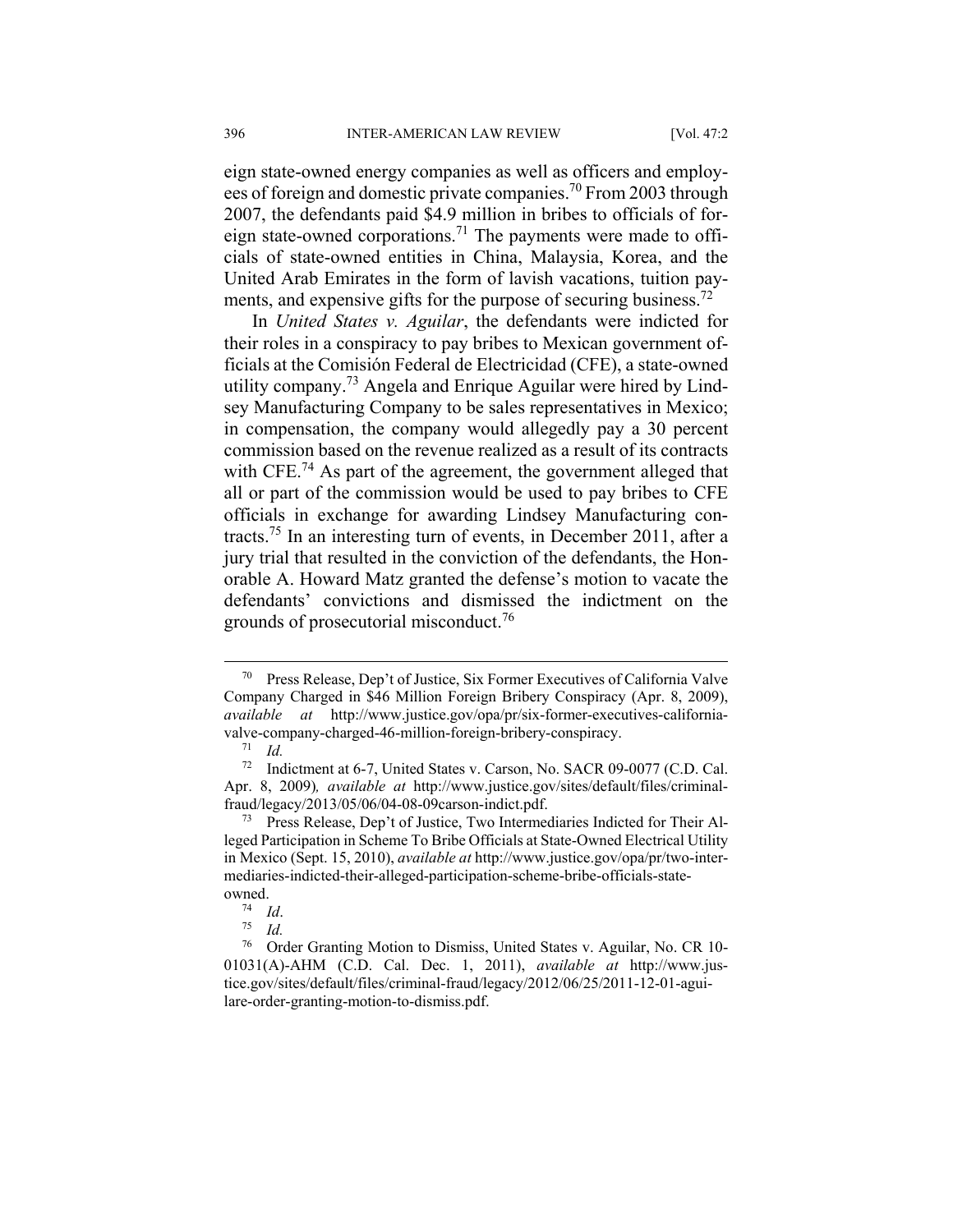#### 1. Textual Arguments and Analysis

In its motion to dismiss, the defense in *Carson* argued that in the absence of an express definition, the court must give the word its ordinary meaning.<sup>77</sup> Arguing that a dictionary definition of "instrumentality" does not help to ascertain the word's ordinary meaning, the court must consider the word as it is used in the statute.<sup>78</sup> In doing so, the defense concluded that the term "instrumentality" does not include state-owned enterprises; instead, the term includes governmental units and subdivisions like boards, commissions, and other similar governmental entities.79

In *Aguilar*, the defendants contended in their motion to dismiss that under the two canons of construction—*noscitur a sociis* and *ejusdem generis*—an instrumentality of the government is an entity used by the government to set forth and administer public policy or exercise political authority.80 Under the canon of *noscitur a sociis*, words are to be judged by their context and words in a series are to be understood by neighboring words in the series.81 Under *ejusdem generis*, general words that follow specific words are to be construed to embrace objects that are similar to those objects enumerated by the preceding specific words<sup>82</sup> As such, the defendants argued that the term "instrumentality" was limited to the characteristics of a "department" or "agency."<sup>83</sup>

In addition, the *Carson* defendants argued that where Congress has intended the term "instrumentality" to include state-owned enterprises, it has explicitly done so and required substantial or majority ownership.84 For example, in the Foreign Sovereign Immunities

 <sup>77</sup> Defendants' Notice of Motion and Motion to Dismiss Counts One Through Ten of the Indictment; Memorandum of Points and Authorities in Support Thereof at 11, *Carson*, No. SACR 09-0077 (C.D. Cal. Feb. 21, 2011) [hereinafter Carson Motion to Dismiss].<br><sup>78</sup> *Id.* at 11-12.<br><sup>79</sup> *Id.* at 2, 12.<br><sup>80</sup> Defendants' Notice of Motion and Motion to Dismiss the First Superseding

Indictment; Memorandum of Points and Authorities; [Proposed] Order (Filed Under Separate Cover) at 8-9, *Aguilar*, No. CR 10-01031(A)-AHM (C.D. Cal. Feb. 28, 2011) [hereinafter Aguilar Motion to Dismiss].<br><sup>81</sup> *United States v. Aguilar*, 783 F. Supp. 2d 1108, 1113 n.5 (C.D. Cal. 2011).<br><sup>82</sup> *Id.* 8<sup>3</sup> *Id.* at 9.

<sup>&</sup>lt;sup>84</sup> Carson Motion to Dismiss, *supra* note 77, at 30.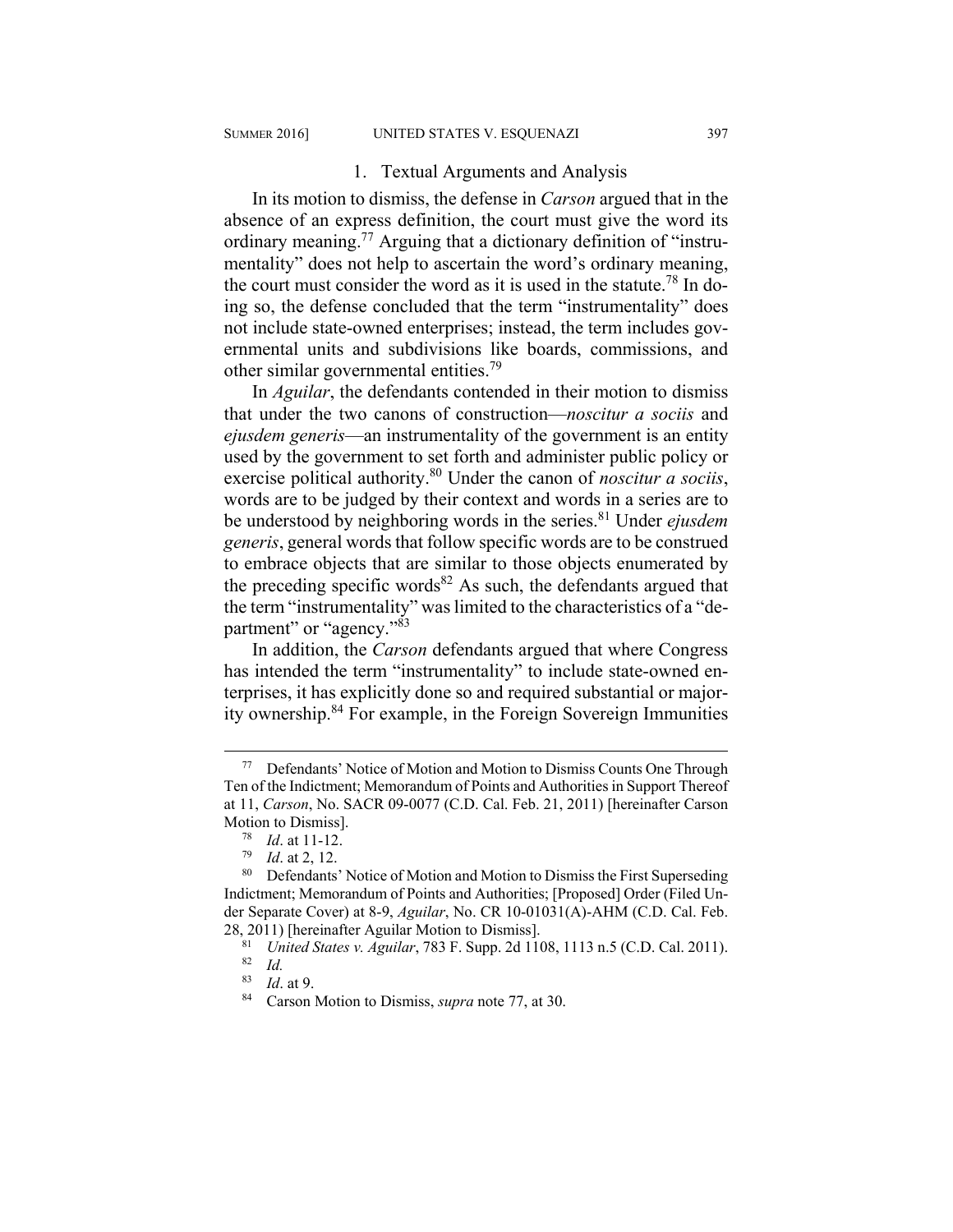Act (FSIA), "agency or instrumentality of a foreign state means any entity . . . which is an organ of a foreign state or political subdivision thereof, or a majority of whose shares or other ownership interest is owned by a foreign state or political subdivision thereof."85 In the Economic Espionage Act, "the term 'foreign instrumentality' means any agency, bureau, ministry, component, institution, association, or any legal commercial, or business organization, corporation, firm, or entity that is substantially owned, controlled, sponsored, commanded, managed, or dominated by a foreign government."<sup>86</sup>

In *Nguyen*, the defense argued in its motion to dismiss that if the anti-bribery provisions were to apply to certain entities by virtue of government control, the requirement would have been included as an explicit criterion—as is included in the accounting provision. $87$ The defendants contended that the accounting provision of the FCPA includes a criterion to determine the concept of control and liability for corporate owners.<sup>88</sup> Under the accounting provision, "where an issuer . . . holds 50 per centum or less of the voting power with respect to a domestic or foreign firm, ... the issuer [shall] proceed in good faith to use its influence to cause such domestic or foreign firm to devise and maintain a system of internal accounting controls."89 While there is an explicit control element in the accounting provision, no such control element exists for the anti-bribery provision. Consequently, the existence of an explicit control element in the accounting provision is indicative of the fact that the FCPA is to apply to certain foreign entities by virtue of governmental control. $90$ 

#### 2. Congressional Intent Arguments and Analysis

In *Carson*, the defendants argued that Congress did not intend to enact statutory language that it had previously rejected.<sup>91</sup> In 1976,

<sup>85</sup> *Id.*; 28 U.S.C. § 1603 (2012). 86 Carson Motion to Dismiss, *supra* note 77, at 31; 18 U.S.C. § 1839. 87 Motion to Dismiss Superseding Indictment for Failure to State a Criminal Offense and for Vagueness at 16, United States v. Nguyen, No. 08-522 (E.D. Pa. Nov. 9, 2009) [hereinafter Nguyen Motion to Dismiss].<br><sup>88</sup> *Id.*<br><sup>89</sup> 15 U.S.C. 8.78m(b)(6)

<sup>15</sup> U.S.C.  $\S$  78m(b)(6).

<sup>90</sup> Nguyen Motion to Dismiss, *supra* note 87, at 16. 91 Carson Motion to Dismiss, *supra* note 77, at 27.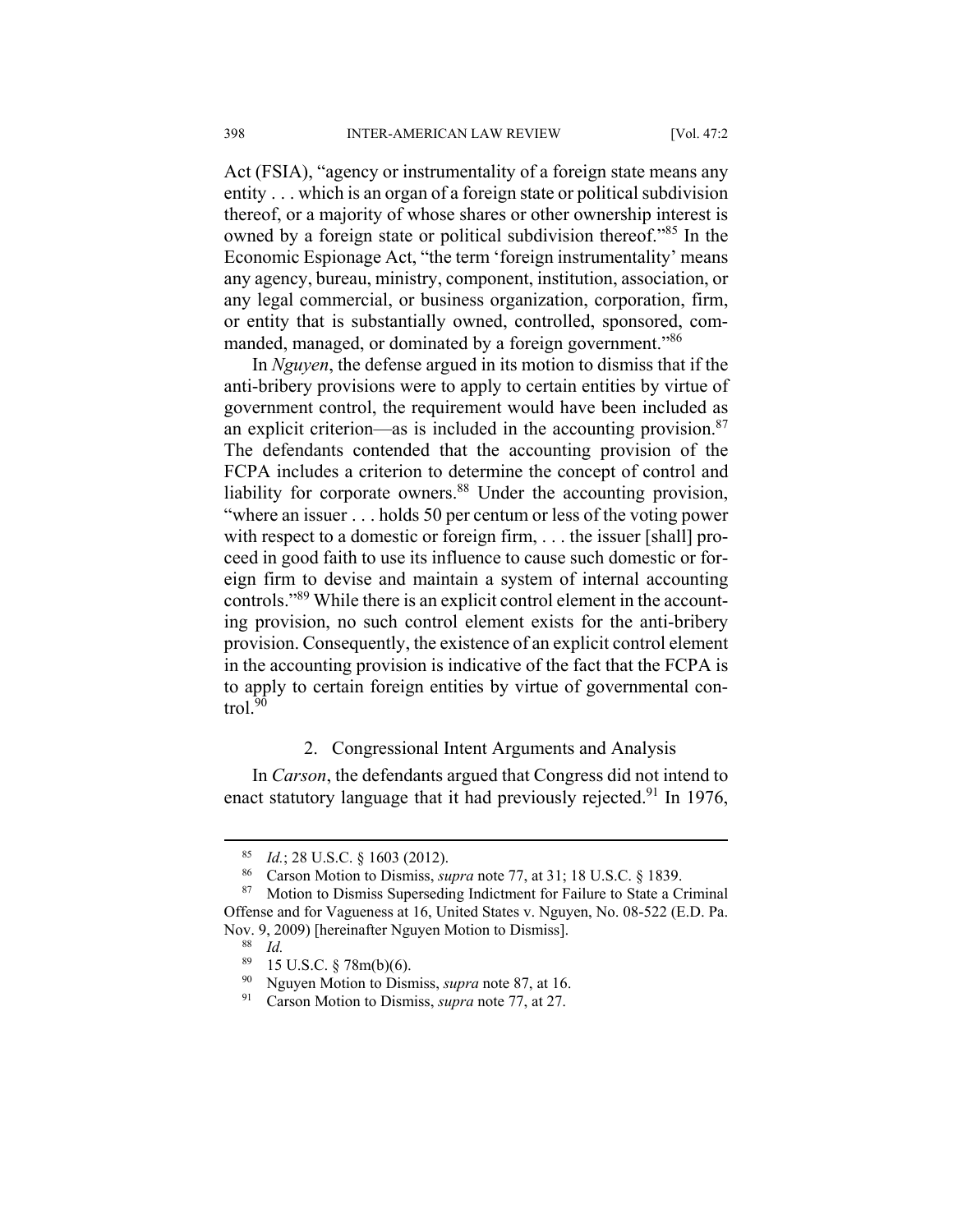S. 3741 was introduced in the Senate by Senator Warren Magnuson and H.R. 15149 was introduced in the House by Representative Harley Staggers to address foreign corporate payments.<sup>92</sup> In each bill, "foreign government" was defined to include, among other things, "a corporation or other legal entity established or owned by, and subject to control by, a foreign government."<sup>93</sup> The American Bar Association advised Representative John Murphy, Chairman of the House Subcommittee on Consumer Protection and Finance, who was holding hearings on S. 3741 and H.R. 15149, that the portion of the "foreign government" definition referring to "a corporation or other legal entity established or owned by, and subject to control by, a foreign government" was ambiguous and suggested a more precise alternative: "a legal entity which a foreign government owns or controls as though an owner."<sup>94</sup>

Further, in 1977, Representative Frederick Rooney introduced H.R. 7543.<sup>95</sup> Similarly, "foreign government" was defined to include "a corporation or other legal entity established, owned, or subject to managerial control by a foreign government."96 In 1977, Congress passed S. 305, the bill that ultimately became the  $FCPA.<sup>97</sup>$  S. 305 did not include a definition that included mention of stateowned enterprises, and by extension, Congress did not intend *sub silentio* to enact statutory language that it had discarded earlier in favor of other language.<sup>98</sup>

In *Nguyen* and *Aguilar*, the defendants argued that Congress amended the FCPA in 1998 to bring it into compliance with the Or-

<sup>&</sup>lt;sup>92</sup> *Id.* at 26; Declaration of Professor Michael J. Koehler in Support of Defendants' Motion to Dismiss Counts One Through Ten of the Indictment at 53, United States v. Carson, No. SACR 09-0077 (C.D. Cal. Feb. 21, 2011) [hereinafter Koehler Declaration]; S. 3741, 94th Cong. § 2(e) (1976); H.R. 15149, 94th Cong. §§ 2(e) & (h) (1976). 93 Carson Motion to Dismiss, *supra* note 77, at 26; Koehler Declaration, *su-*

*pra* note 92, at 6.

<sup>94</sup> Carson Motion to Dismiss, *supra* note 77, at 27; Koehler Declaration, *supra* note 92, at 59-60.

<sup>95</sup> Carson Motion to Dismiss, *supra* note 77, at 26; Koehler Declaration, *supra* note 92, at 79.

<sup>&</sup>lt;sup>96</sup> Carson Motion to Dismiss, *supra* note 77, at 26-27; Koehler Declaration, *supra* note 92, at 79.

<sup>&</sup>lt;sup>97</sup> Carson Motion to Dismiss, *supra* note 77, at 27.<br><sup>98</sup> *Id*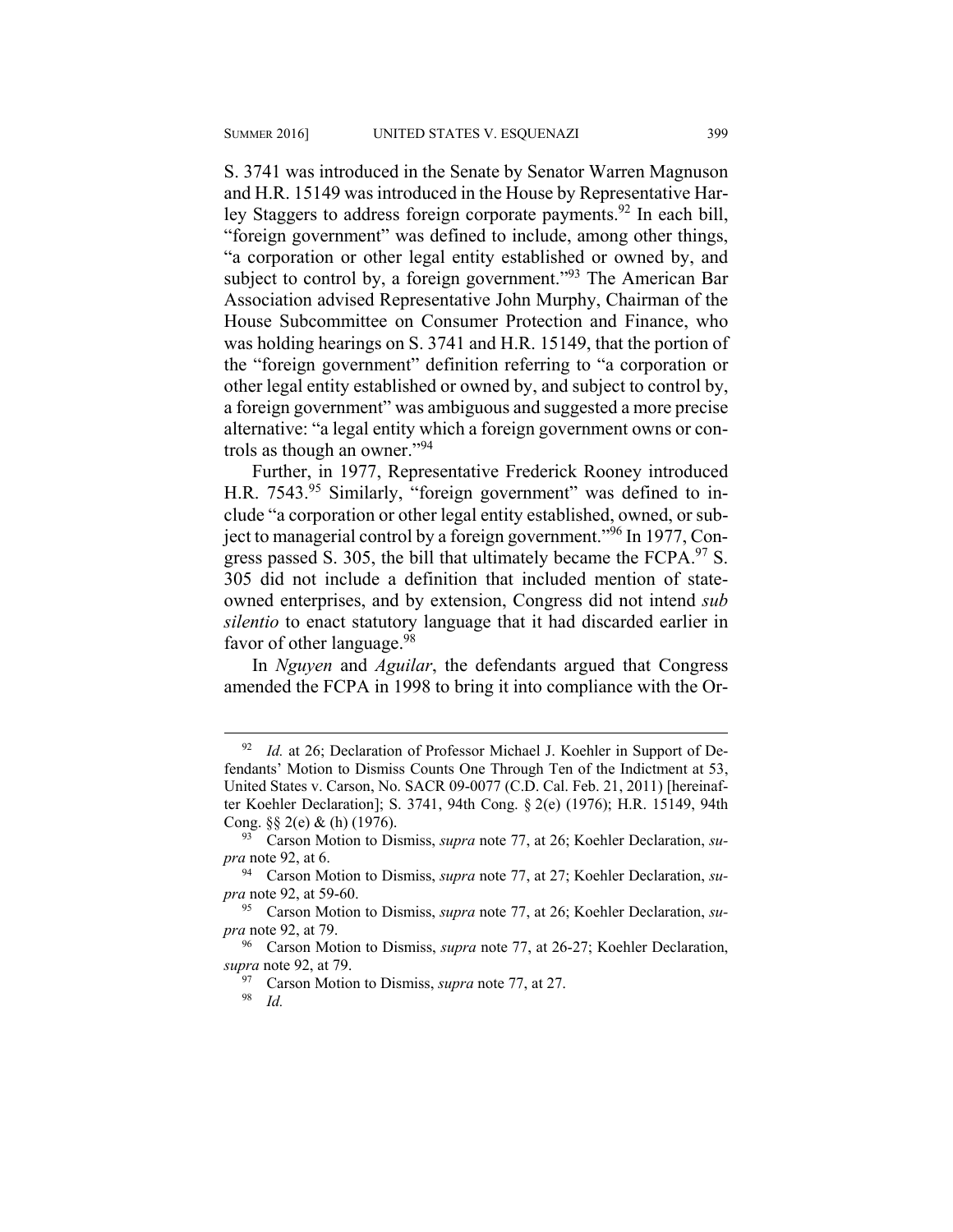ganization for Economic Co-Operation Development (OECD) Convention on Combating Bribery of Foreign Officials in International Business Transactions.<sup>99</sup> The Convention defines a "foreign public official" as

> any person holding a legislative, administrative or judicial office of a foreign country, whether appointed or elected; any person exercising a public function for a foreign country, including for a public agency or public enterprise; and any official or agent of a public international organisation.<sup>100</sup>

The Commentaries on the Convention explicitly define "public enterprise" as

> any enterprise, regardless of its legal form, over which a government, or governments, may directly or indirectly, exercise a dominant influence. This is deemed to be the case, *inter alia*, when the government or governments hold the majority of the enterprise's subscribed capital, control the majority of votes attaching to shares issued by the enterprise or can appoint a majority of the enterprise's administrative or managerial body or supervisory board.<sup>101</sup>

As included in the OECD Convention, Congress expanded the definition of a foreign official to include "public international organizations."102 However, Congress did not expand the definition to include employees of entities that are controlled or indirectly owned by a government—also included in the OECD Convention.<sup>103</sup> Despite all the amendments Congress made to the FCPA, Congress did

 <sup>99</sup> Aguilar Motion to Dismiss, *supra* note 80, at 19; Nguyen Motion to Dismiss, *supra* note 84, at 14.<br><sup>100</sup> Convention on Combating Bribery of Foreign Officials in International

Business Transactions, art. I, **¶** 4(a), Dec. 17, 1997, 37 I.L.M. 1 [hereinafter

OECD Convention].<br><sup>101</sup> *Id.* at Commentaries, **¶** 14.<br><sup>102</sup> Aguilar Motion to Dismiss, *supra* note 80, at 20; Nguyen Motion to Dismiss, *supra* note 87, at 14.<br><sup>103</sup> Aguilar Motion to Dismiss, *supra* note 80, at 20; Nguyen Motion to Dis-

miss, *supra* note 87, at 14.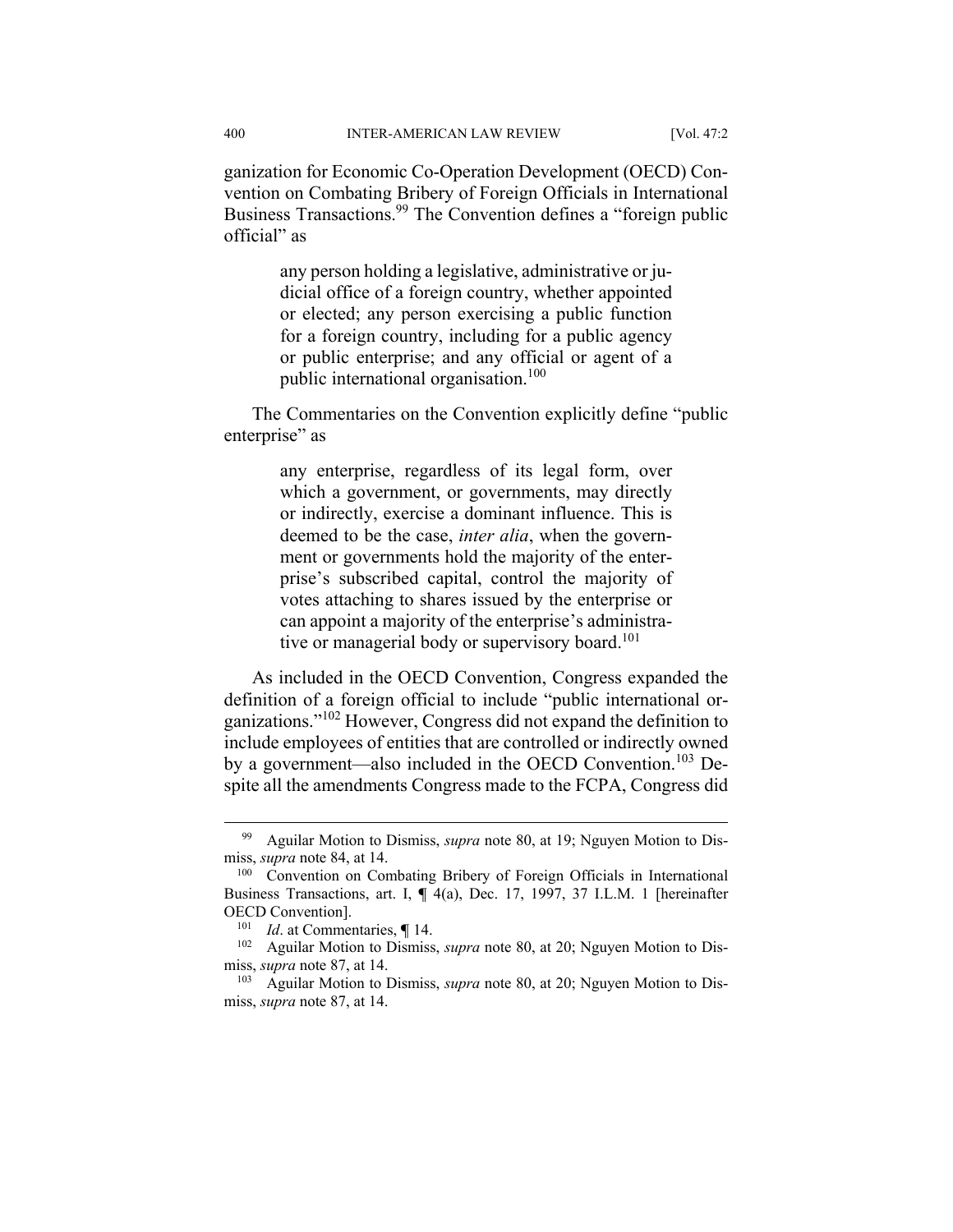not bring the FCPA into strict conformity with the Convention.<sup>104</sup> Because Congress had never expressly included state-operated corporations as part of the FCPA, and Congress did not intend to include employees of businesses that were controlled or indirectly owned by a foreign government as a foreign official, Congress never intended to criminalize payments to state-owned corporations.<sup>105</sup>

#### 3. Purposive Arguments and Analysis

The defendants in *Nguyen* argued that the purpose of the FCPA was to criminalize the payment of bribes to public officials, politicians, and political parties.<sup>106</sup> The defense argued that under the FCPA, an instrumentality must perform a government or public function, rather than a commercial one.<sup>107</sup> The illicit payments were made to employees of Vietnamese entities, which included a Vietnamese airline, an aviation industry business, and several petroleum industry companies.108 Consequently, the defendants urged that the entities employing the Vietnamese officials did not employ foreign officials under the FCPA because the entities were commercial and something more than ultimate ownership or control by the government was required.<sup>109</sup> To conclude otherwise would yield overbroad results and would not be in accordance with the purpose of the statute.110 In countries where government ownership and control is pervasive, such as in communist countries, a definition without a government function requirement would result in an entire nation populated by "foreign officials."111 In the United States, companies such as AIG, Lockheed Martin, and General Motors would be instrumentalities of the United States' government—a result that would be inconsistent with the purpose of criminalizing public bribery under the FCPA.<sup>112</sup>

<sup>&</sup>lt;sup>104</sup> *Id. Aguilar Motion to Dismiss, <i>supra* note 80, at 20; Nguyen Motion to Dismiss, *supra* note 87, at 14.<br>
<sup>106</sup> Nguyen Motion to Dismiss, *supra* note 87, at 8.<br>
<sup>107</sup> *Id.* at 9.<br>
<sup>108</sup> *Id.* at 9.<br>
<sup>109</sup> *Id.* at 9.<br>
<sup>110</sup> *Id.* 

<sup>111</sup> *Id.* at 9-10. 112 *Id.* at 10.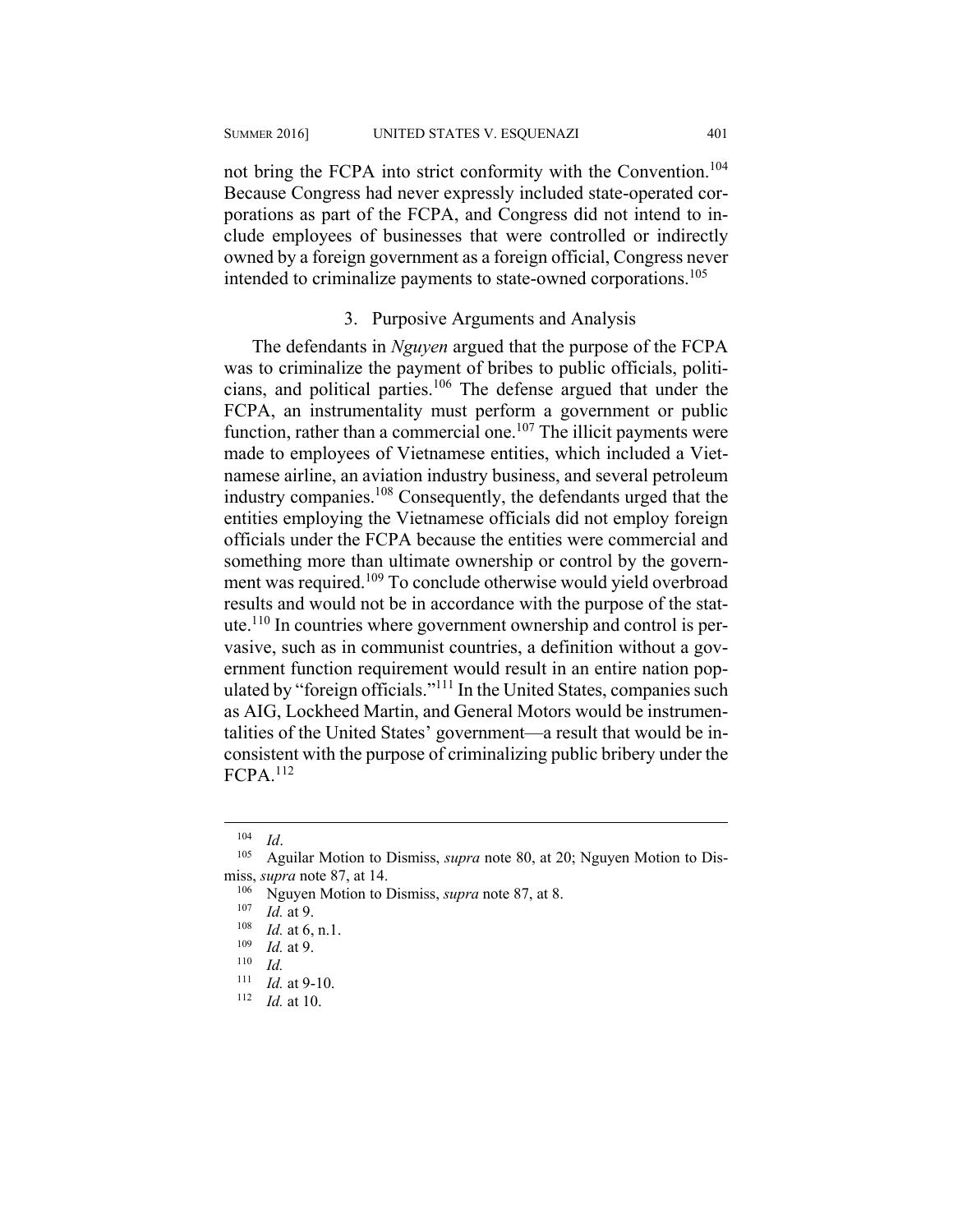Ultimately, the *Nguyen* court denied the defendants' motion in one sentence and failed to provide any analysis.113 The *Carson* court concluded that "the statutory language of the FCPA is clear, that the statutory scheme is coherent and consistent, and the resort to the legislative history of the FCPA is unnecessary."114 It also proposed several non-exclusive, non-dispositive factors that bear on the question of whether a business entity is a government instrumentality:

> The foreign state's characterization of the entity and its employees; [t]he foreign state's degree of control over the entity; [t]he purpose of the entity's activities; [t]he entity's obligations and privileges under the foreign state's law, including whether the entity exercises exclusive or controlling power to administer its designated functions; [t]he circumstances surrounding the entity's creation; and [t]he foreign state's extent of ownership of the entity, including the level of financial support by the state (e.g., subsidies, special tax treatment, and loans).<sup>115</sup>

Similarly, the *Aguilar* court rejected the defendants' argument and instead, posited broad characteristics held by government agencies and departments that qualify as instrumentalities: (1) entity provides a service to the citizens; (2) key officers and directors of the entity are, or are appointed by, government officials; (3) entity is predominantly financed by the government fisc; (4) entity is vested with and exercises exclusive or controlling power to administer its designated functions; and (5) entity is widely perceived to perform official government functions.<sup>116</sup>

#### III. UNITED STATES V. ESQUENAZI

In December 2009, Joel Esquenazi and Carlos Rodriguez were indicted on twenty-one counts for their participation in a scheme to commit foreign bribery and money laundering from November 2001

<sup>113</sup> Order, United States v. Nguyen, No. 08-522 (E.D. Pa. Dec. 30, 2009). 114 United States v. Carson, No. SACR 09-00077-JVS, 2011 WL 5101701, at \*8 (C.D. Cal. May 18, 2011). 115 *Id.* at \*3-4. 116 United States v. Aguilar, 783 F. Supp. 2d 1108, 1115 (C.D. Cal. 2011).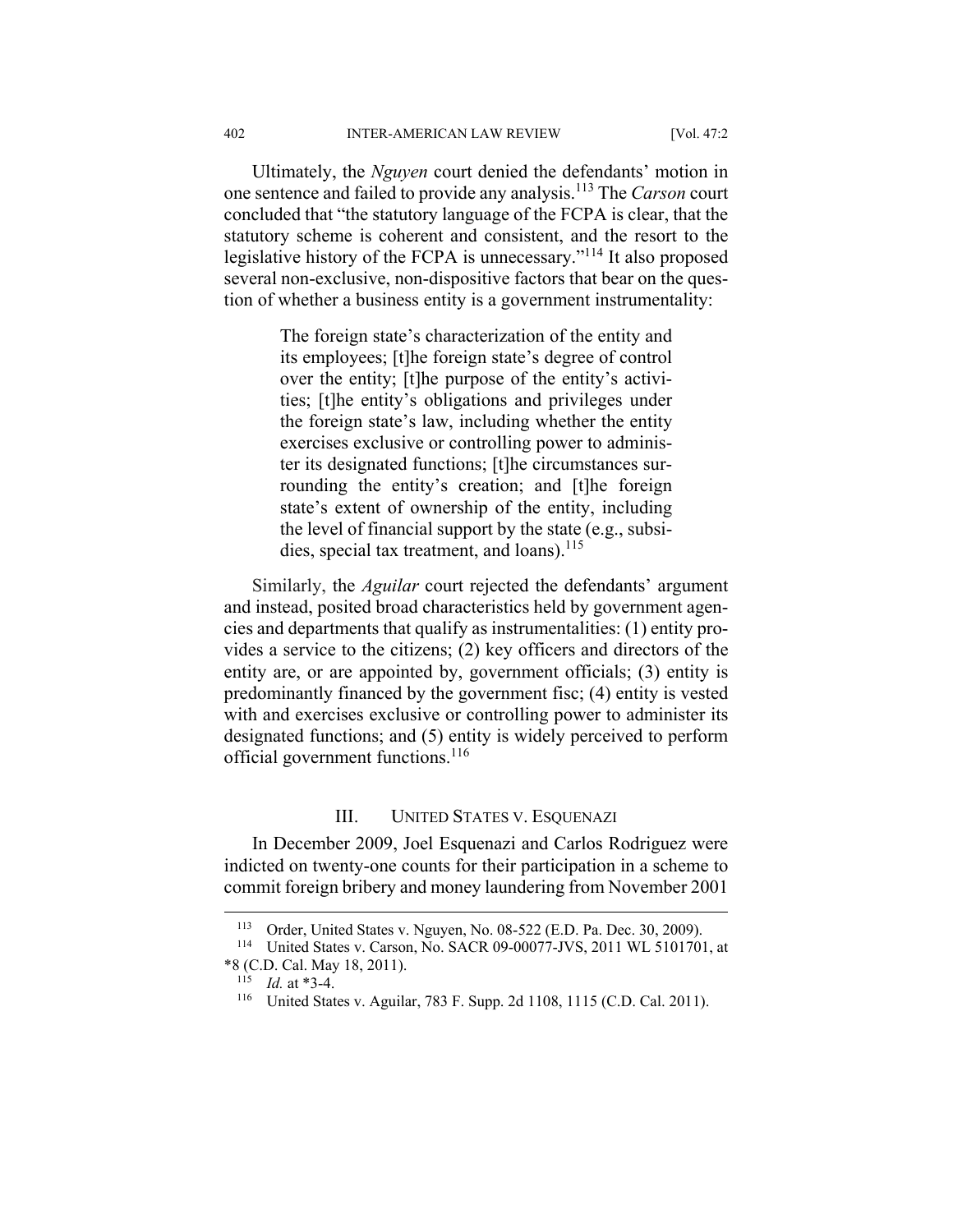through March 2005.117 Esquenazi and Rodriguez owned Terra Telecommunications, which purchased phone minutes from foreign vendors and then sold those minutes to customers in the United States; Telecommunications D'Haiti was one of Terra Telecommunications' main vendors.<sup>118</sup> In 2001, Terra Telecommunications executed a contract to buy minutes directly from Telecommunications D'Haiti, whose Director General was Patrick Joseph (appointed by Haiti's then President Jean-Bertrand Aristide) and Director of International Relations was Robert Antoine.<sup>119</sup> By October 2011, Terra Telecommunications owed Telecommunications D'Haiti over \$400,000, so Esquenazi negotiated a deal with Antoine that provided side payments in exchange for reducing Terra Telecommunications' debt.<sup>120</sup>

In April 2003, following a change in management by President Aristide, Jean Rene Duperval succeeded to Antoine's position. Esquenazi formed a shell company, Telecom Consulting Services, to funnel side payments to Duperval.<sup>121</sup> The shell company's president was Duperval's sister, Margurite Grandison, and Terra Telecommunications made seven payments totaling \$75,000 to Telecom Consulting Services.<sup>122</sup> Esquenazi and Rodriguez pled not guilty to all twenty-one counts.<sup>123</sup>

In Esquenazi's motion to dismiss, he argued that the FCPA does not apply to an employee of an entity merely because the entity is controlled by a department, agency, or instrumentality of a foreign government or is partially owned by a foreign government.<sup>124</sup> Esquenazi argued that the statute was ambiguous because it failed to

<sup>117</sup> Press Release, Dep't of Justice, Two Florida Executives, One Florida Intermediary and Two Former Haitian Government Officials Indicted for Their Alleged Participation in Foreign Bribery Scheme (Dec. 7, 2009), *available at* http://www.justice.gov/opa/pr/two-florida-executives-one-florida-intermediaryand-two-former-haitian-government-officials.<br><sup>118</sup> United States v. Esquenazi, 752 F.3d 912, 917 (11th Cir. 2014).<br><sup>119</sup> *Id.* at 918.<br><sup>120</sup> *Id.* at 919

<sup>121</sup> *Id.* at 919. 122 *Id.*

<sup>123</sup> *Id.*

<sup>&</sup>lt;sup>124</sup> Defendant Joel Esquenazi's (Corrected and Amended) Motion to Dismiss Indictment for Failure to State a Criminal Offense and for Vagueness at 2, United States v. Esquenazi, No. 09-CR-21010-JEM (S.D. Fla. Nov. 2, 2010) [hereinafter Esquenazi Motion to Dismiss].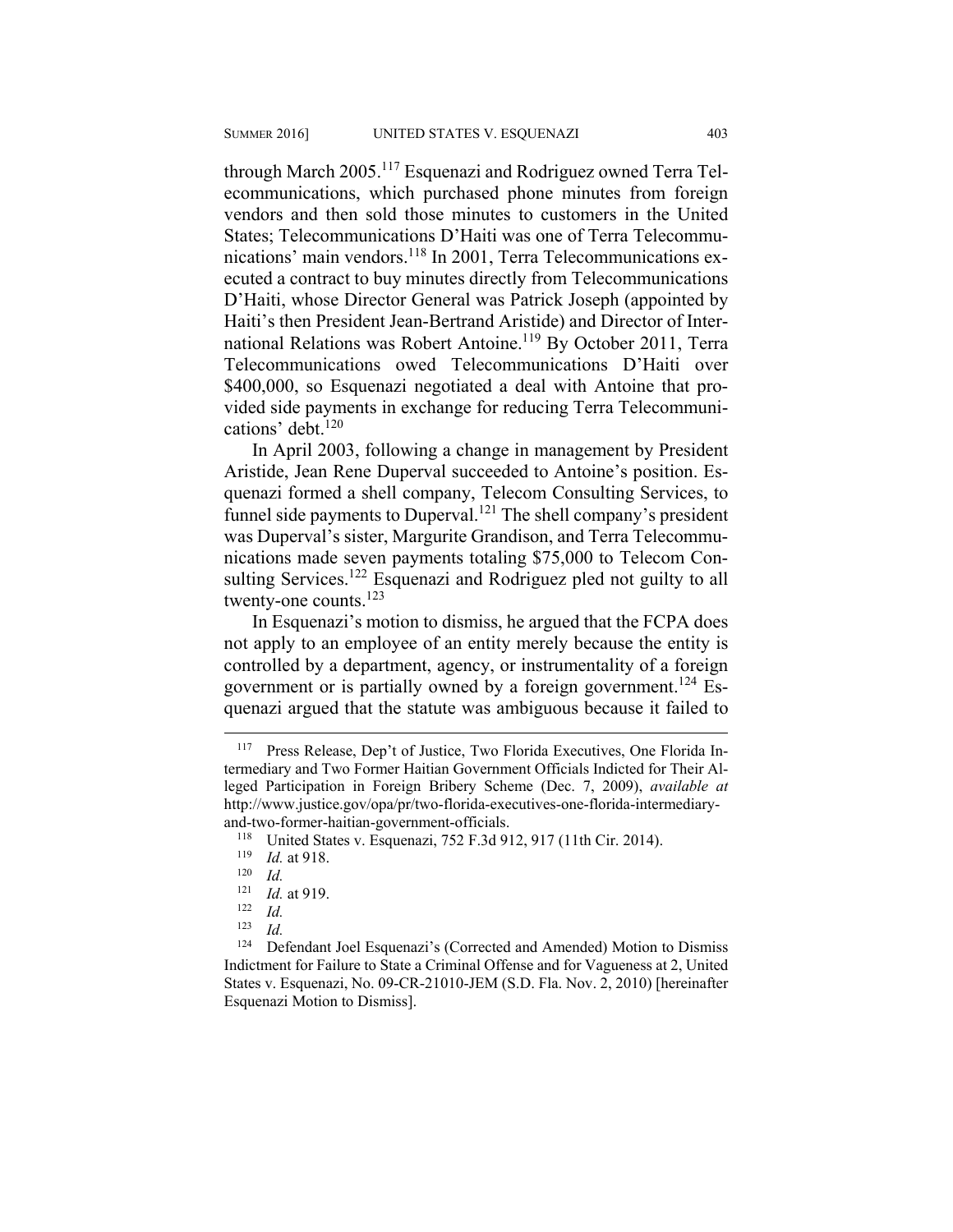define an instrumentality.<sup>125</sup> He further argued that when a statute is unclear, courts should use canons of statutory construction to determine Congress' intent and give it effect.<sup>126</sup>

Analyzing the statute's plain text, Esquenazi reasoned that a definition of the term "instrumentality" which included an entity controlled or partially owned by a department, agency, or instrumentality, would run afoul with the ordinary meaning and ultimate purpose of the statute; instead, a definition of the term "instrumentality" should include an element of performance of a government function.127 Because the text of the statute was less than instructive, Esquenazi argued that the court should look to Congress' intent.<sup>128</sup>

The defense contended that Congress' purpose in enacting the FCPA was to criminalize corporate bribery of foreign officials, politicians, and political parties.<sup>129</sup> By looking at the "mischief and defect" the statute was meant to remedy, a definition of "instrumentality" that would best give the statute the effect intended by Congress would be to include a concept of government function.<sup>130</sup> The defense repurposed the argument used in *Nguyen*, which analyzed the use of "instrumentality" in similar statutes such as the FSIA and the Employee Retirement Income Security Act of 1974 (ERISA).<sup>131</sup> Using the FSIA, the defense argued that a majority ownership by a foreign state is the benchmark of instrumentality status.<sup>132</sup> Using ERISA, the defense argued that whether an entity is an instrumentality hinges on whether the entity performs a governmental function rather than involving primarily private interests.<sup>133</sup> Accordingly, the FSIA and ERISA characterize instrumentalities as entities that serve a public function.<sup>134</sup>

Esquenazi argued that mere control by a foreign government is insufficient to extend the ambit of the FCPA.135 Again, repurposing

1

- <sup>131</sup> *Id.* at 8-9. 132 *Id*. at 8. 133 *Id.* at 9. 134 *Id.* at 10. 135 *Id.*
- 

<sup>125</sup> *Id.* at 5.<br>
126 *Id.* at 2, 5.<br>
127 *Id.* at 5.<br>
128 *Id.* at 5-6.<br>
129 *Id.* at 6.<br>
130 *Id*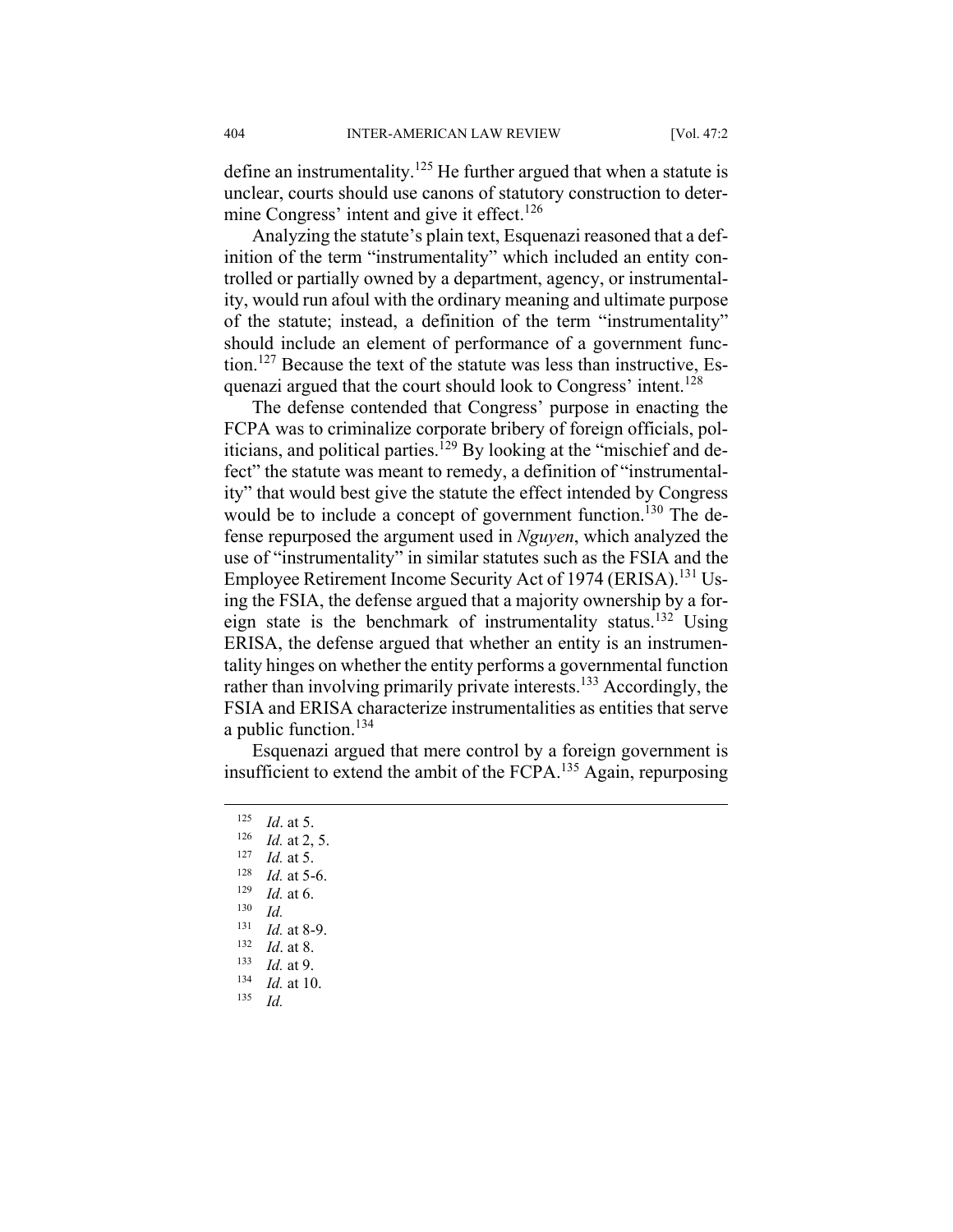a *Nguyen* argument, the defense argued that the accounting provision included a control test for establishing liability of corporate owners; however, no such test existed for the establishment of an instrumentality, which is indicative of Congress' intent to provide a control element to one portion of the statute and not to the other.<sup>136</sup> If Congress intended for the determination of an "instrumentality" to be determined by the mere existence of control, it would have included a control test like the one found in the accounting provision $137$ 

It was further argued that the FCPA was amended to conform to the OECD Convention, which defines a "foreign public official" as "any person exercising a public function for a foreign country."<sup>138</sup> Congress, however, did not amend the FCPA to include application to employees of government-controlled enterprises.<sup>139</sup> Congress' decision not to revise the meaning of "instrumentality" while implementing the Convention is indicative of Congress' intent to require more than government control to establish FCPA liability.<sup>140</sup>

Also borrowing from *Nguyen*, Esquenazi argued that under the doctrine of *ejusdem generis*, an "instrumentality," which follows "agency" and "department" in the statute, must perform a function similar to functions performed by a government agency or department.141 Unfortunately, the court disagreed with Esquenazi's arguments, and it denied his motion to dismiss.<sup>142</sup> In its order, the court found that the United States successfully alleged that Antoine and Duperval were foreign officials of state-owned Haiti Teleco.<sup>143</sup> Without any substantiation or reasoning, the court concluded that it disagreed with Esquenazi's contention that Haiti Teleco could not be an instrumentality under the FCPA's definition of a "foreign official" because the plain language and plain meaning of the statute

 $\overline{a}$ 

<sup>141</sup> *Id.* at 14.<br><sup>142</sup> Order Denying Defendant Joel Esquenazi's (Corrected and Amended) Motion to Dismiss Indictment for Failure to State a Criminal Offense and for Vagueness at 3, United States v. Esquenazi, No. 09-CR-21010-JEM (S.D. Fla. Nov. 19,

<sup>143</sup> *Id.* at 2.

<sup>136</sup> *Id.* at 11. 137 *Id.*

<sup>138</sup> *Id.* at 12.<br>
<sup>139</sup> *Id.* at 13.<br>
<sup>140</sup> *Id.*<br>
<sup>141</sup> *Id.* at 14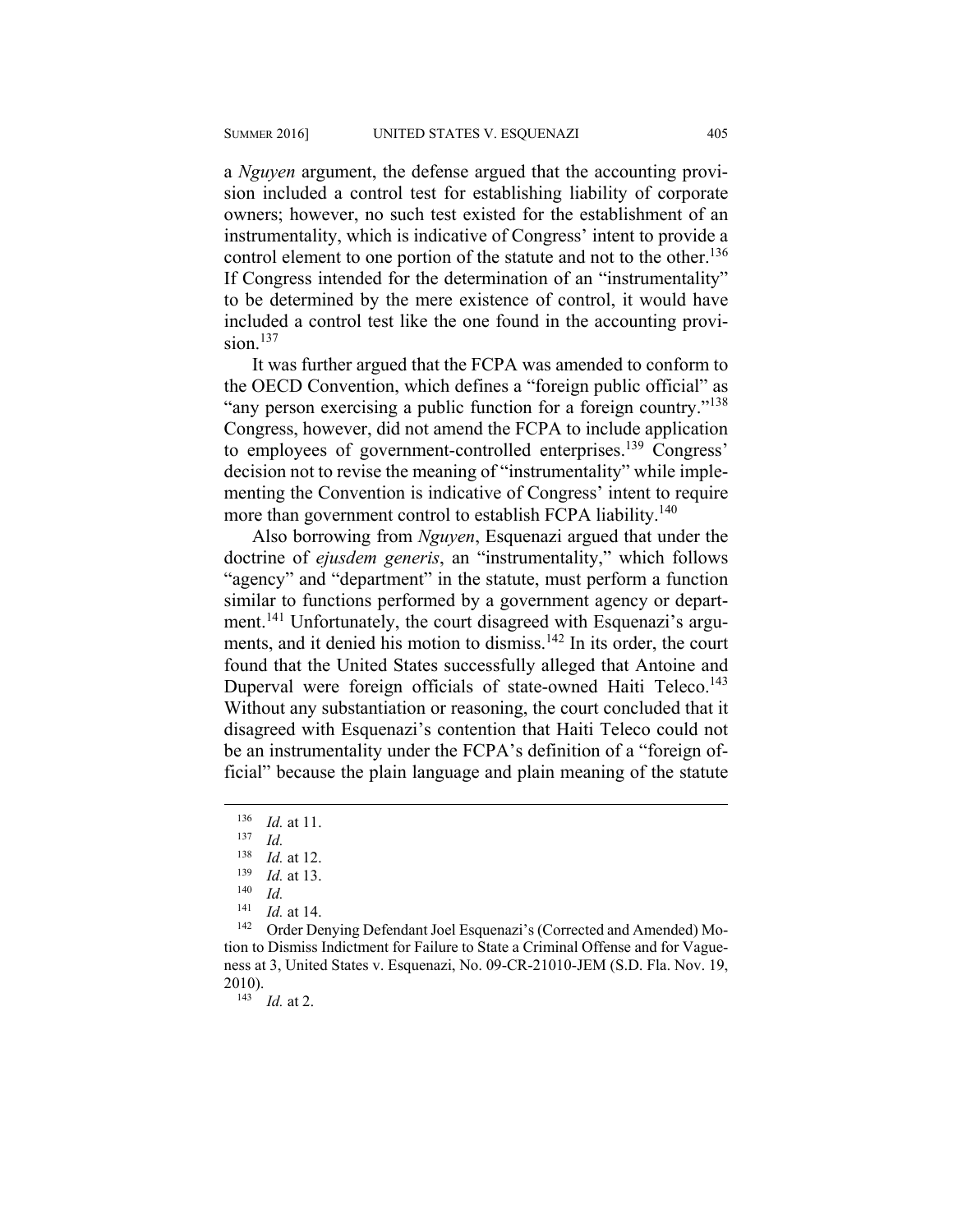showed that as alleged in the indictment, Haiti Teleco could be an instrumentality of the Haitian government.<sup>144</sup>

During trial, the United States successfully presented evidence to establish that Telecommunications D'Haiti had significant ties to the government of Haiti. An expert witness, Luis Gary Lissade, testified that Telecommunications D'Haiti was formed in 1968, and at its inception, the government appointed two members of its board of directors.145 The expert further testified that during the 1970s, the National Bank of Haiti acquired 97% ownership of Telecommunications D'Haiti, and afterwards, the Haitian President appointed all of its board of directors.<sup>146</sup> In the expert's ultimate opinion, Telecommunications D'Haiti belonged "totally to the state" and "was considered . . . a public entity."147

A jury found Esquenazi and Rodriguez guilty on all counts.<sup>148</sup> Esquenazi and Rodriguez appealed their conviction to the Eleventh Circuit arguing that Telecommunications D'Haiti was not an instrumentality of the Haitian government because it did not provide traditional, core government functions and that the FCPA was unconstitutionally vague.<sup>149</sup> The central question in the appeal was whether Telecommunications D'Haiti was an instrumentality of the government of Haiti under the FCPA. The Eleventh Circuit responded in the affirmative. $150$ 

In the first appellate decision to address the meaning of "instrumentality," the Eleventh Circuit defined "instrumentality" as "an entity controlled by the government of a foreign country that performs a function the controlling government treats as its own."151 In terms of plain meaning, the Eleventh Circuit noted that the word "instrumentality" is subject to multiple meanings.<sup>152</sup> As such, the court

<sup>144</sup> *Id.* at 3.<br>
<sup>145</sup> United States v. Esquenazi, 752 F.3d 912, 917 (11th Cir. 2014).<br>
<sup>146</sup> *Id.* at 918.<br>
<sup>147</sup> *Id.*<br>
<sup>148</sup> *Id.* at 919.

<sup>&</sup>lt;sup>148</sup> *Id.* at 919.<br><sup>149</sup> Corrected Brief of Appellant at 27, United States v. Esquenazi, No. 11-15331-C (11th Cir. May 31, 2012). 150 Esquenazi, 752 F.3d at 917. 151 *Id.* at 925. 152 *Id.* at 921.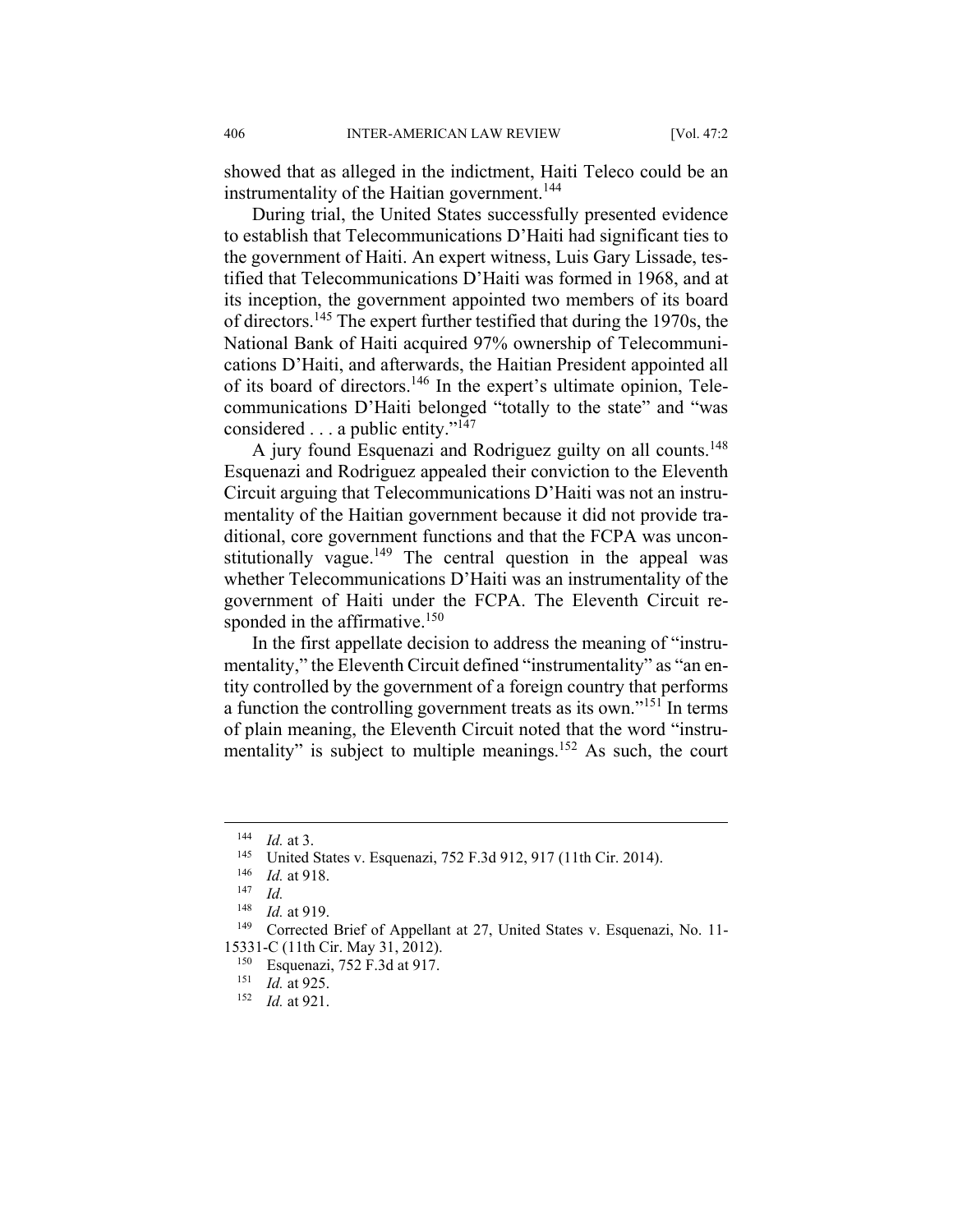turned to other methods of statutory construction—including *noscitur a sociis*. 153 Using the *noscitur a sociis* doctrine, the court gleaned that an instrumentality must be under the control or dominion of the government and must be doing the business of the government to qualify as an "instrumentality" under the FCPA.<sup>154</sup>

In an examination of another portion of the FCPA, the court looked at the "grease payment" exception to FCPA liability.<sup>155</sup> The court noted that the FCPA's definition of "routine governmental action" explicitly included the provision of phone service, rejecting Esquenazi's and Rodriguez's contention that a government-controlled entity engaged in a commercial service cannot be an instrumentality under the FCPA.156

Turning to an analysis of the 1998 amendment to the FCPA, the court examined the United States' ratification of the OECD Convention and the subsequent FCPA amendment.<sup>157</sup> The court noted that the OECD Convention defines a "foreign public official" as including "any person exercising a public function for a foreign country, including for a . . . public enterprise" as well as to agents of "any public international organization."158 However, Congress only added the "public international organization" component to the FCPA.159 To that, the court deduced that Congress must have felt that the pre-existing definition of a foreign official already covered a government-controlled enterprise.<sup>160</sup> Any other interpretation, the court concluded, would find the United States in conflict with our treaty obligations—in contradiction of the *Charming Betsy* doctrine, which requires that federal statutes be interpreted so as to avoid conflict with international law.161

The appellate court noted that a "usual" or "proper" government function changes over time and varies from one country to the next.162 To offer guidance, the court defined an "instrumentality"

 $\frac{153}{154}$  *Id.* <sup>154</sup> *Id.* at 922. 155 *Id.* <sup>156</sup> *Id.* at 922-23. 157 *Id.* at 923. 158 *Id.*  $\frac{159}{160}$  *Id. Id.* <sup>161</sup> *Id.* at 924. 162 *Id*.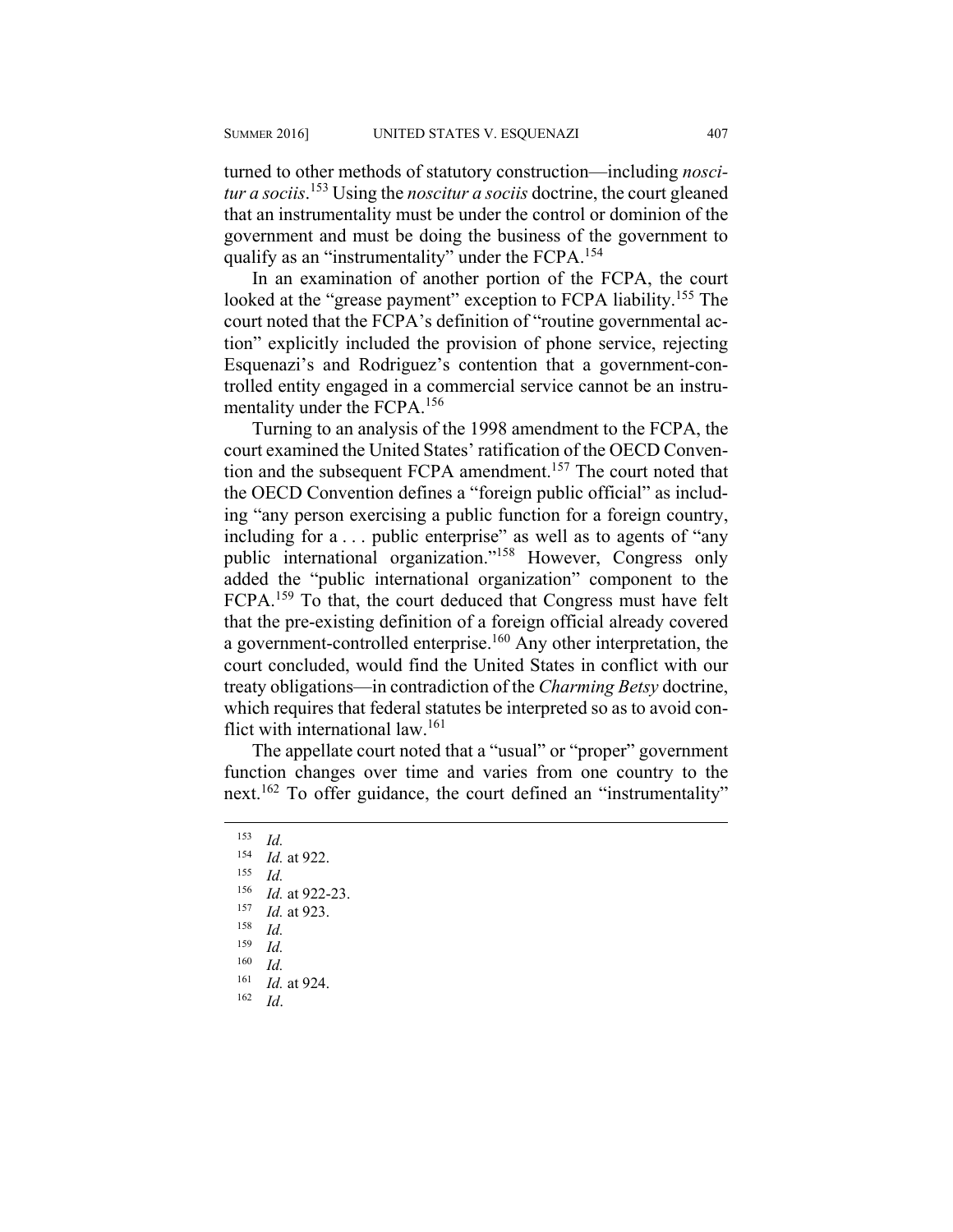under the FCPA as "an entity controlled by the government of a foreign country that performs a function the controlling government treats as its own."163 The court elaborated on what constitutes "control" with five factors to consider:

> [1] the foreign government's formal designation of that entity; [2] whether the government has a majority interest in the entity; [3] the government's ability to hire and fire the entity's principals; [4] the extent to which the entity's profits, if any, go directly into the government's fisc, and, by the same token, the extent to which the government funds the entity if it fails to break even; [5] the length of time these indicia have existed <sup>164</sup>

The court also elaborated as to what constitutes "a function the controlling government treats as its own" with four factors to consider:

> [1] whether the entity has a monopoly over the function it exists to carry out; [2] whether the government subsidizes the costs associated with the entity providing services; [3] whether the entity provides services to the public at large in the foreign country; [4] and whether the public and the government of that foreign country generally perceive the entity to be performing a government function.<sup>165</sup>

Both sets of factors are not meant to be exhaustive, but are to be considered by the courts when engaging in a fact-based inquiry.<sup>166</sup>

Esquenazi and Rodriguez appealed the Eleventh Circuit's decision to the Supreme Court.<sup>167</sup> The Supreme Court denied Esquenazi and Rodriguez's petition.<sup>168</sup> The Eleventh Circuit's decision will

1

<sup>163</sup> *Id.* at 925. 164 *Id.*

<sup>165</sup>*Id.* at 926.<br><sup>166</sup> *Id.* at 928, n.9.<br><sup>167</sup> Esquenazi v. United States, 752 F.3d 912 (11th Cir. 2014), *petition for cert. filed* (Aug. 14, 2014) (No. 14-189).<br><sup>168</sup> Esquenazi v. United States, 752 F.3d 912 (11th Cir. 2014), *cert. denied* 

<sup>(</sup>Oct. 6, 2014) (No. 14-189).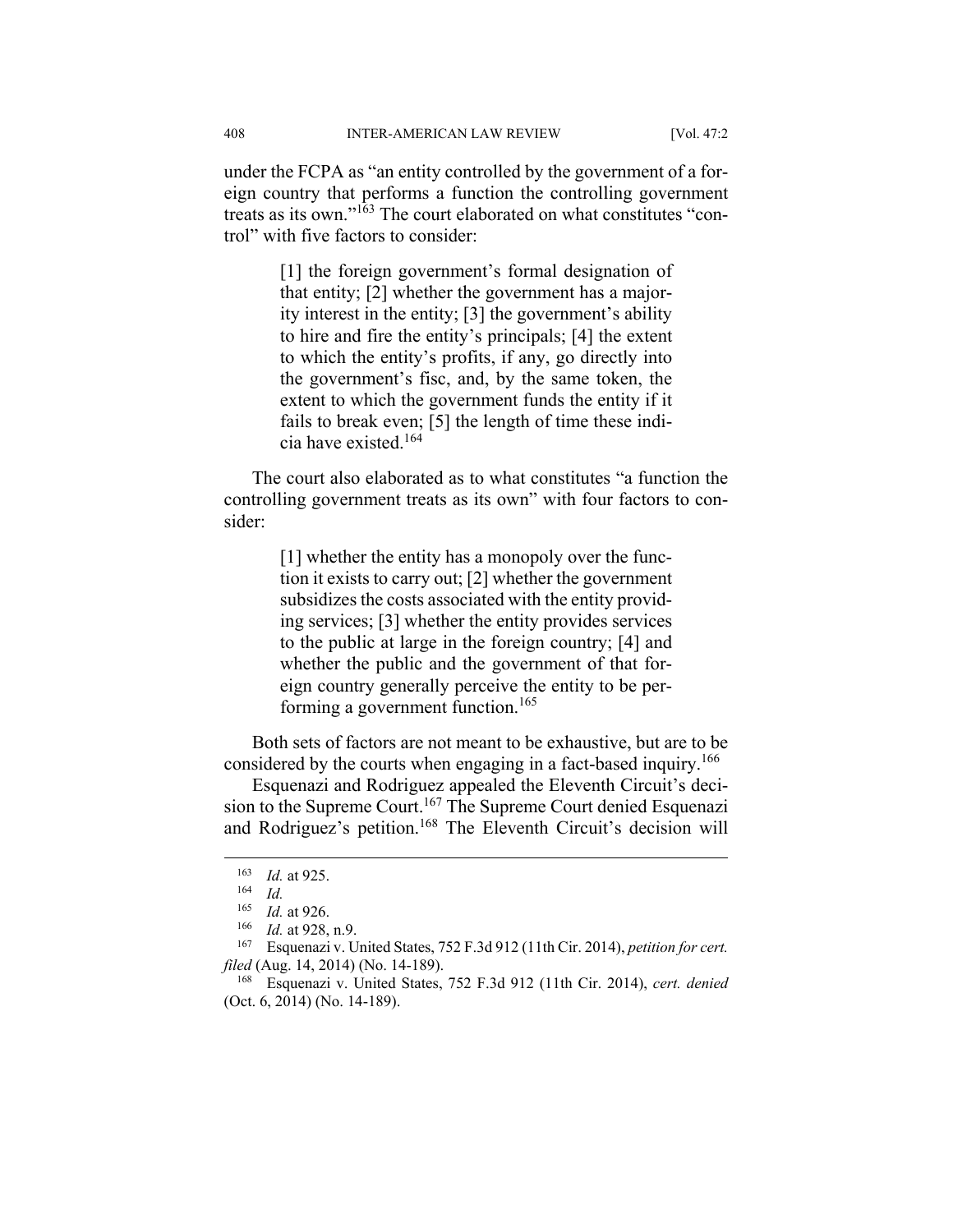have a significant impact on how business is transacted around the world and with businesses that have varying degrees of governmental control. All in all, the court proposed nine factors to be considered and weighed.

#### IV. ANALYSIS

The Eleventh Circuit in *Esquenazi* stepped up to the challenge of clarifying the "foreign official" element of the FCPA: is a stateowned enterprise an instrumentality for the purpose of delineating the scope of the statute? Unfortunately, the court fell into a trap that lower courts have fallen into. Rather than dealing with the issue of whether a state-owned enterprise constitutes an "instrumentality" head on, the court dwelled on the fact that the determination is an issue of fact. In its opinion, the court propounded a multi-factor test. Actually, as if the issue were not sufficiently complicated, it propounded *two* multi-factor tests. One was to determine if the foreign government exerted control over the entity. The other was to determine if the entity provided a function that the foreign government treated as its own. All in all, the court propounded nine non-dispositive factors and zero guidance on how the factors should be applied.

Although *Esquenazi* was a major victory for the DOJ, this totality of the circumstances approach further muddles the issue. *Esquenazi* has also broadened the scope greatly—even beyond what the enacting Congress intended. The broadened scope is critically important because it affects businesses and individuals that engage in international commerce. However, the case provides little guidance to the business community, failing to provide any notice as to when their interaction with a state-owned entity would run afoul of the FCPA. As a result, businesses and individuals transacting business in the international arena must curtail their legitimate business activities or implement extreme prophylactic measures in an overabundance of caution to inoculate themselves against FCPA liability.

#### A. *Broadened Scope*

In interpreting a statute, courts should start with the text of a statute and ask what the text would mean to an ordinary speaker of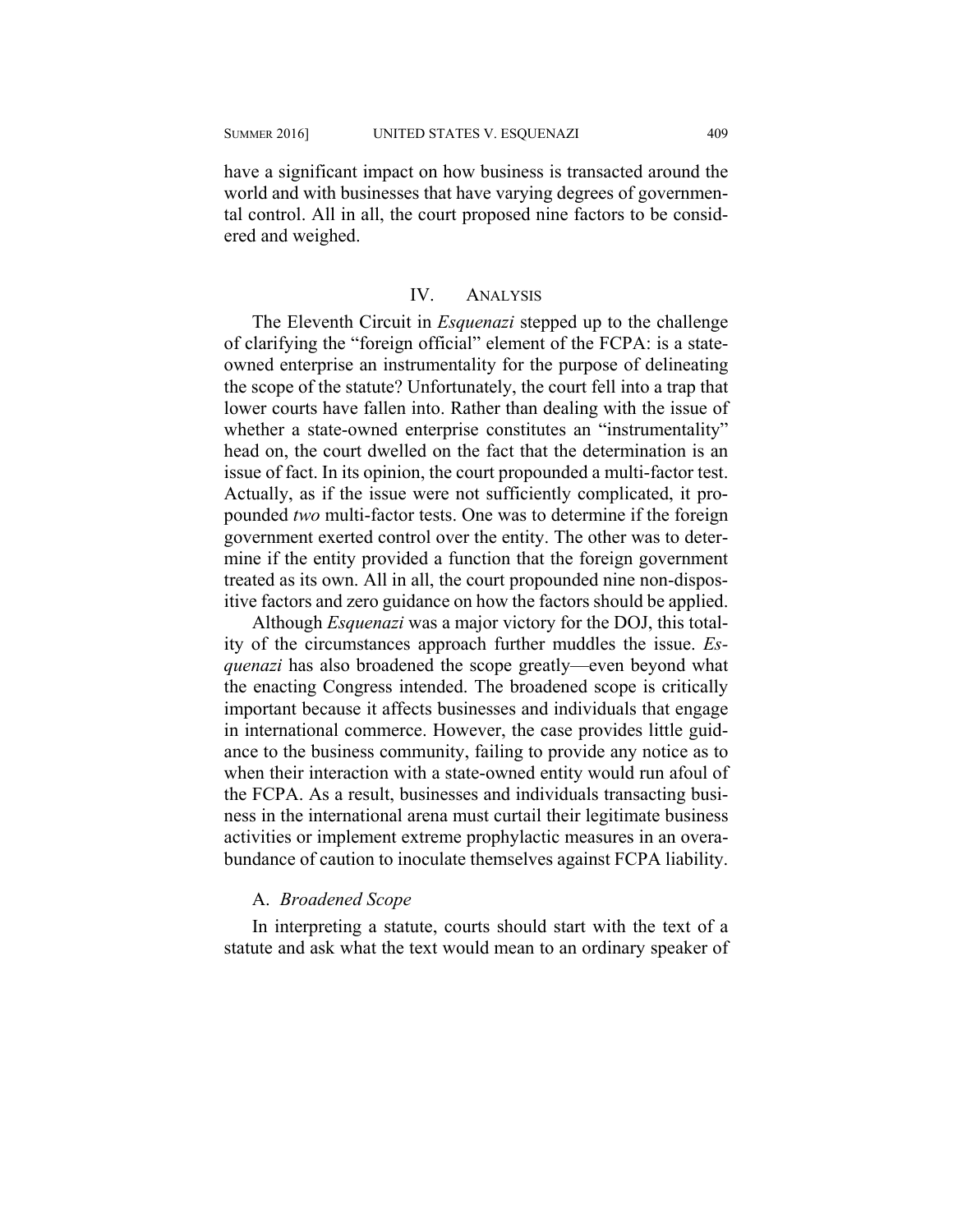the language.<sup>169</sup> The use of textual sources to aid in the discernment of a word's ordinary meaning is admissible and includes dictionaries, grammar books, surveys of linguistic practice, and the interpreter's own sense of ordinary usage.<sup>170</sup> Using dictionaries as tools, the court analyzed *Black's Law Dictionary*171 and *Webster's Third New International Dictionary.*<sup>172</sup> However, the court ultimately concluded that the dictionary definitions did not provide a complete answer.<sup>173</sup> As a matter of fact, the court had previously acknowledged that "instrumentality" was susceptible to multiple meanings.174

The court then turned to the *noscitur a sociis* canon of statutory construction. Under this canon of statutory construction, when words are grouped together and ordinarily have similar meanings, then general words are limited and qualified by the special words in the group.175 The FCPA prohibits any payments to an "officer or employee of a foreign government or any department, agency, or instrumentality thereof . . . ."176 Here, using *noscitur a sociis*, "department" and "agency" are the special words, and "instrumentality" is the general word. It is highly likely that Congress intended for instrumentalities to consist of entities more similar to regulatory bodies, like the Federal Emergency Management Agency, or entities that provide unique governmental functions, like the Department of the Treasury. By extension, Congress likely intended for instrumentalities to include independent entities with a body of governance, like the National Labor Review Board.

1

WILLIAM N. ESKRIDGE, JR. ET AL., LEGISLATION AND STATUTORY INTERPRETATION 257 (2d ed. 2006). 170 *Id.*

<sup>&</sup>lt;sup>171</sup> BLACK'S LAW DICTIONARY 870 (9th ed. 2009) ("1. A thing used to achieve an end or purpose. 2. A means or agency through which a function of another entity is accomplished, such as a branch of a governing body.").<br><sup>172</sup> WEBSTER'S THIRD NEW INTERNATIONAL DICTIONARY 1172 (3d ed. 1993)

<sup>(&</sup>quot;something that serves as an intermediary or agent through which one or more functions of a controlling force are carried out: a part, organ, or subsidiary branch

esp. of a governing body.").<br><sup>173</sup> United States v. Esquenazi, 752 F.3d 912, 921 (11th Cir. 2014).<br><sup>174</sup> *Id.* (recognizing in Edison v. Douberly, 604 F.3d 1307, 1309 (11th Cir. 2010) "instrumentality" is "a word susceptible of more than one meaning" (citing Green v. New York, 465 F.3d 65, 79 (2d Cir. 2006))).<br><sup>175</sup> ESKRIDGE, JR. ET AL., *supra* note 169, at 261.<br><sup>176</sup> 15 U.S.C. § 78dd-1(f)(1)(A) (2012).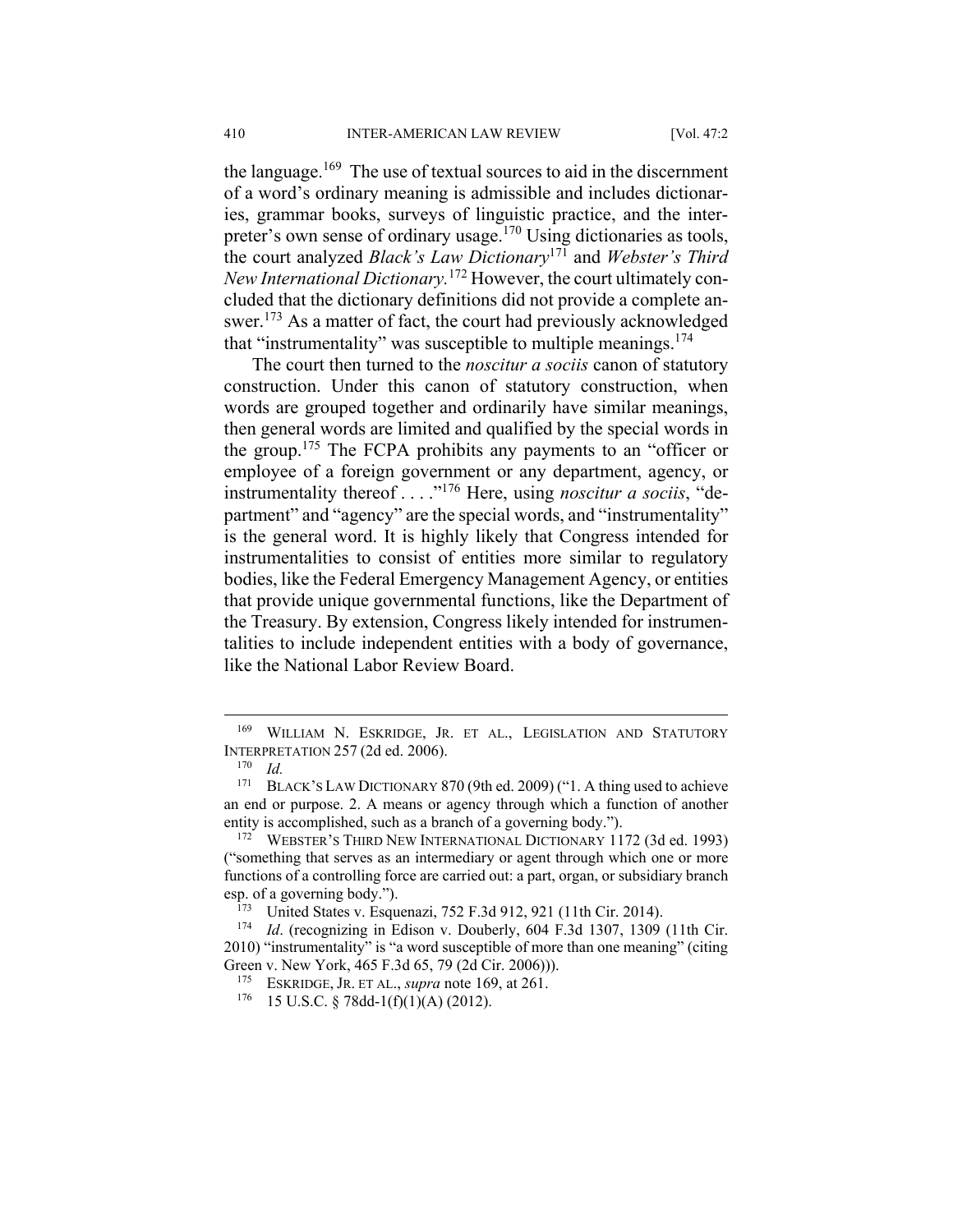Instead, in its analysis, the Eleventh Circuit determined that because departments and agencies are under the control of the government and conduct the business of the government, then an instrumentality must likewise be under the control or dominion of the government and engage in the business of the government to be an instrumentality under the FCPA.<sup>177</sup> The court's superficial analysis lends itself to a number of similar, and equally as faulty, conclusions. The court did not quantify how much control or what functions were necessary to constitute an "instrumentality." The nine factors promoted by the court do not offer any guidance.

In furthering its analysis, the court analyzed the grease payment provision, which specifically provides for the inclusion of phone service as a "routine governmental action."<sup>178</sup> Using this provision, the court rejected the defendants' contention that a government-controlled entity that provides a commercial service cannot automatically be an instrumentality. The court's conclusion ignores the fact that Congress may have intended for there to be a threshold for the inclusion of an enterprise as an instrumentality. Would Congress have included a phone service provider that is 1% owned by the government? It would certainly be government-controlled and would be carrying on in the business of the government. What about 10% or 51% share of control by the government?

Further, the court declined to engage in an analysis under the *ejusdem generis* canon of statutory construction, explaining that the canon does not apply when the term at issue is not a general term following a list of specific items.  $179$  The court relied on the fact that the word preceding "instrumentality" is "any" rather than "other," which, in its opinion, does not make the term a generalized catchall.

The court's reliance is flawed. In its explanation, the court compares the statutory language of 42 U.S.C. § 12131(1)(B) to that of 15 U.S.C. § 78dd-2(a)(1)(B). In both statutes, the word "any" precedes the word "instrumentality." While the word "other" also precedes the word instrumentality in 42 U.S.C. § 12131(1)(B), and not in the FCPA provision in question, the reasoning for not giving due consideration to the doctrine of *ejusdem generis* is baseless. Had *ejusdem generis* been considered, the court would have come to the

<sup>177</sup> *Esquenazi*, 752 F.3d at 922. 178 *Id.*

*Id.* at 922, n.6.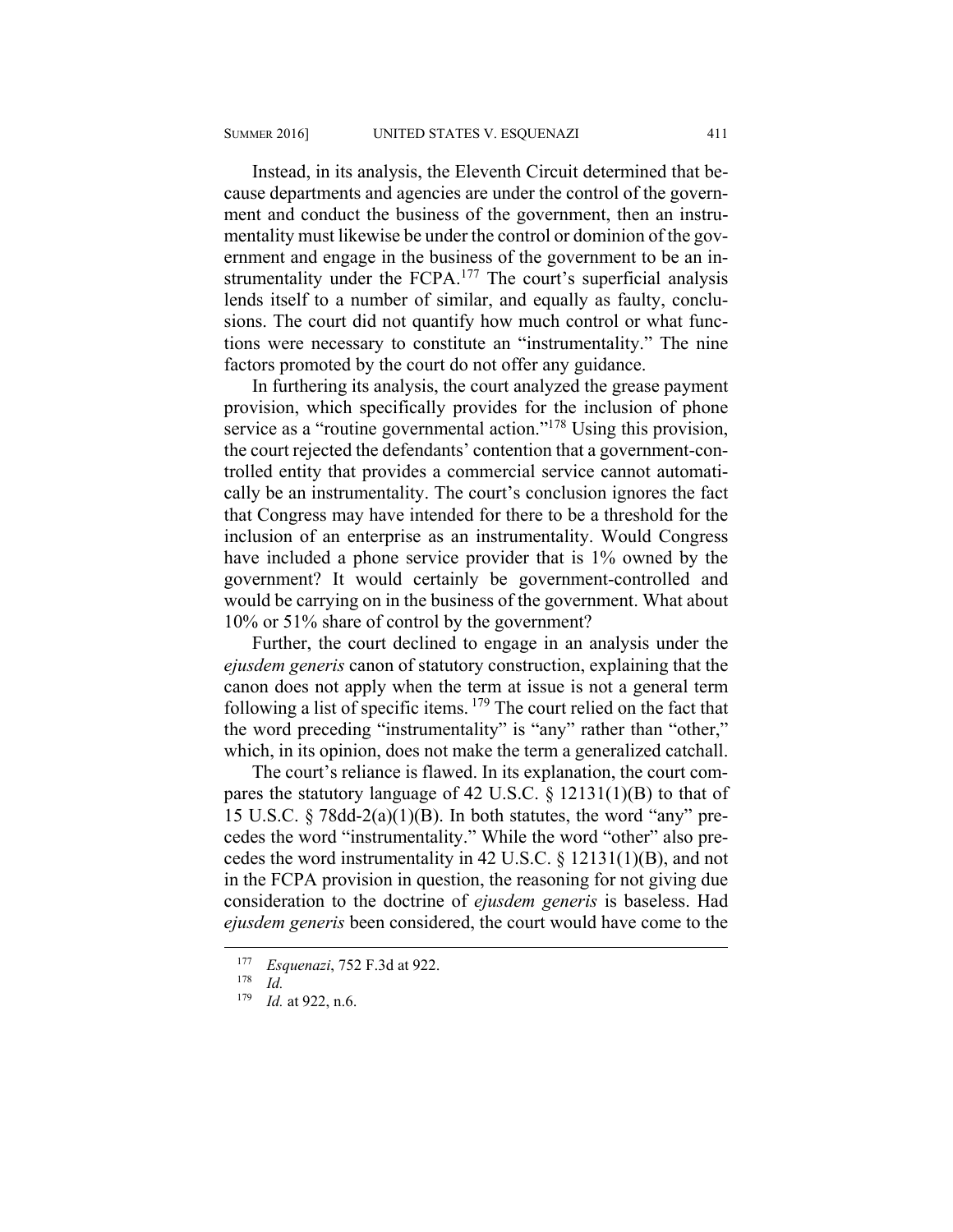conclusion that "instrumentality" embraces the same entities as those in a "department" or "agency."

The court proceeded to engage in an analysis of the legislative history. Curiously, however, the court begins its analysis with the 1998 amendment to the FCPA. It completely disregarded the legislative history of the FCPA's enactment, which is quite instructive.

In 1977, after several years of investigations and hearings, Congress passed the FCPA and enacted a statute that prohibited corrupt payments to public officials overseas. Prior to that, some of the bills introduced before the enactment of the FCPA explicitly included state-owned enterprises under the ambit of the FCPA. Two bills in particular defined "foreign government" to include "a corporation or other legal entity established or owned by, and subject to control by, a foreign government."180 Later, in June 1977, a bill was introduced in the House, and it defined "foreign government" to include "a corporation or other legal entity established, owned, or subject to managerial control by a foreign government."181 From the bills that were proposed, it is evident that Congress was aware of the existence of government-controlled enterprises and their possible role in foreign corruption; however, Congress did not act.

In 1998, in an effort to conform the FCPA to the OECD Convention, Congress passed an amendment to the FCPA. Unfortunately, Congress fell short yet again. Although it is relatively well known that subsequent legislative history is less authoritative than committee reports and rejected bills, the Eleventh Circuit relied almost exclusively on the 1998 Amendment. The OECD Convention defines a "foreign public official" as "any person holding a legislative, administrative or judicial office of a foreign country, whether appointed or elected; any person exercising a public function for a foreign country, including for a public agency or public enterprise; and any official or agent of a public organisation . . . . "<sup>182</sup>

In the 1998 Amendment, Congress amended the FCPA to include the "public organisation" component of the OECD Convention, making it explicitly clear that public organizations were within the scope of the statute. However, it would be a gross overstatement

<sup>180</sup> S. 3741, 94th Cong. (1976); H.R. 15149, 94th Cong. (1976). 181 H.R. 7543, 95th Cong. (1977). 182 OECD Convention, *supra* note 100.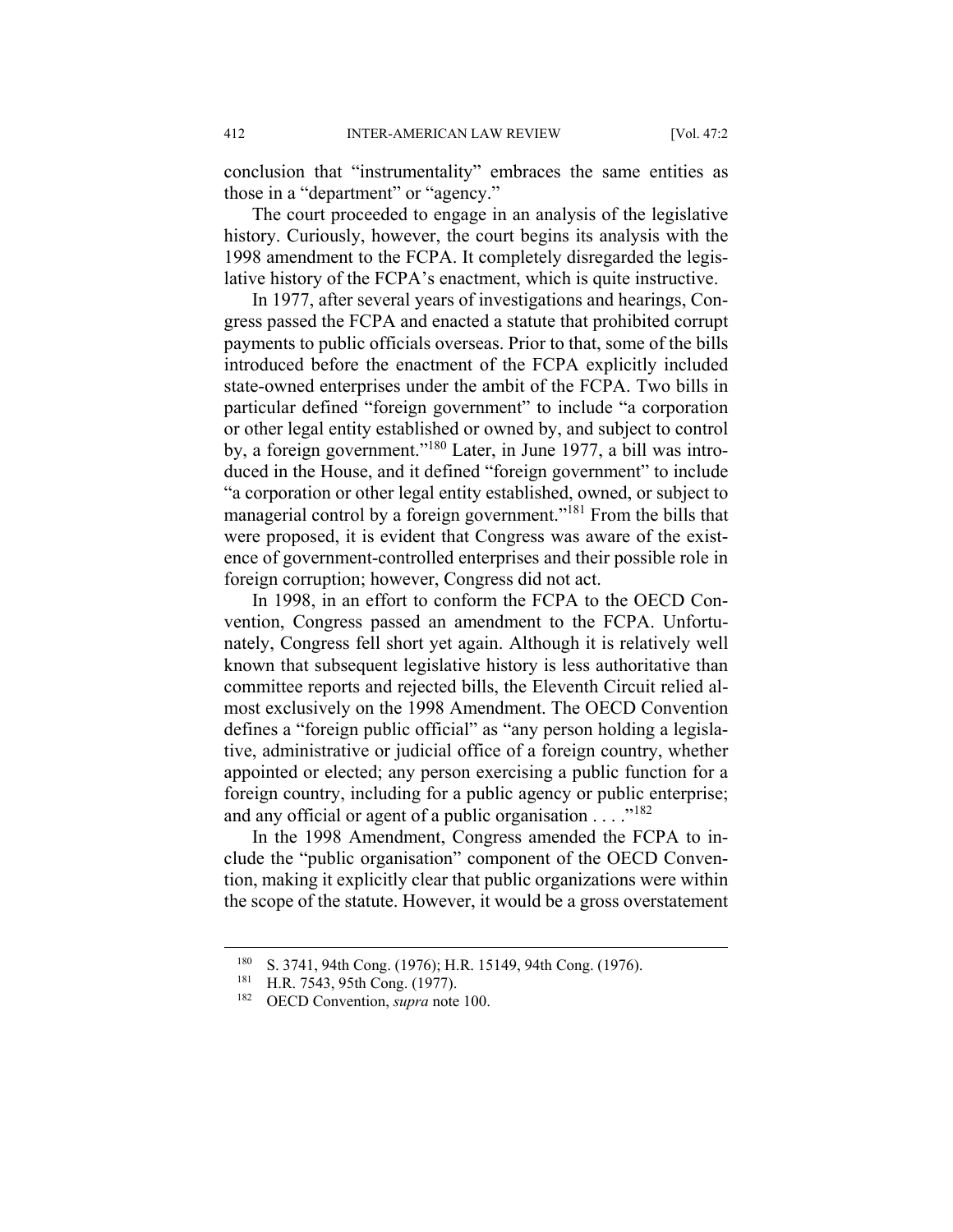to say that the 1998 amendment brought the FCPA into strict conformance with the OECD Convention. The OECD Convention is not a self-executing treaty, as it requires legislative action to be given effect in the United States. If it was Congress' intent to include government-owned enterprises under the ambit of the FCPA, it should have explicitly included such language into the amendment as it did for international public organizations. Congress had the opportunity to do so in 1977 and again in 1998. To assume and draw inferences where there are none takes away from intent of the enacting Congress.

The court also failed to look to other statutes where the word "instrumentality" was used for guidance. Had the court looked to statutes such as the FSIA, <sup>183</sup> it would have applied a narrower interpretation than what it established. Enacted one year before the FCPA, the FSIA defines "an agency or instrumentality of a foreign state" as an entity that is "a separate legal person or otherwise" and "which is an organ of a foreign state or political subdivision thereof, or a *majority of whose shares or other ownership interest is owned by a foreign or political subdivision thereof."*<sup>184</sup>

The court had an opportunity to properly quash the issue by establishing a bright-line rule, which would require a certain percentage of ownership or control, or, in the alternative, refuse to apply the government's argument absent the clear language present in the OECD Convention. This is particularly so given the judicial vacuum that exists by the very nature of the FCPA's enforcement. Under the court's interpretation, just about any circumstance would allow for a foreign government to control and treat any commercial enterprise as its own; any percentage of governmental ownership would bring a state-owned entity under the ambit of the FCPA.

Given the doctrines of statutory construction and the legislative history of the FCPA, it is evident that the Eleventh Circuit has expanded the scope of the statute beyond its intended basis. Absent any evidence or support that Congress intended to include government-controlled enterprises, the courts should err on the side of caution and interpret the statute narrowly. The factors proffered by the

<sup>183 28</sup> U.S.C. §§ 1602-1611 (2012). 184 *Id.* § 1603(b)(2) (emphasis added).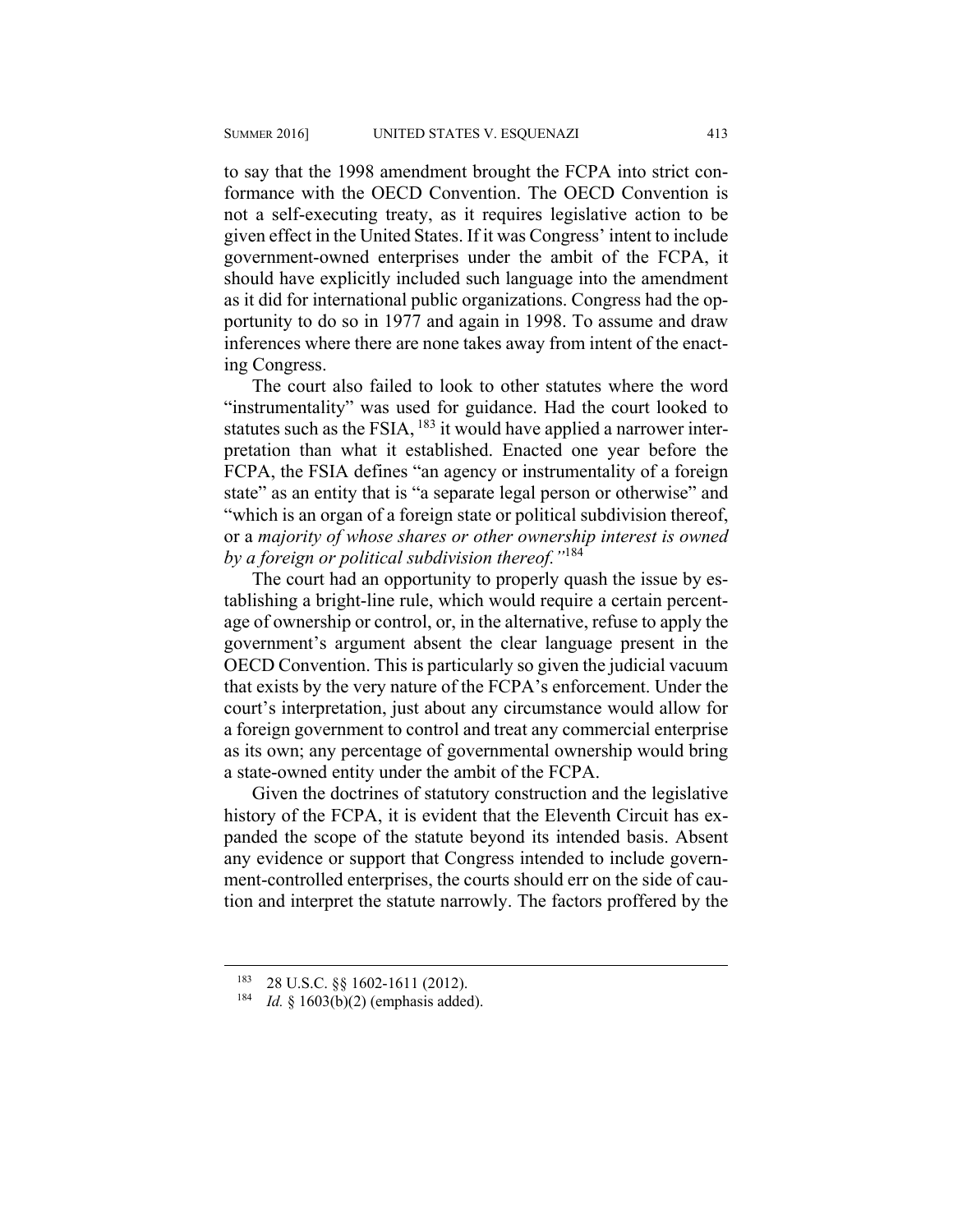414 INTER-AMERICAN LAW REVIEW [Vol. 47:2

Eleventh Circuit are of little assistance as they do not help the individuals and businesses engaging in international trade gauge their risk in transactions. Using the court's factors and analysis, it is hard to think of an enterprise that a foreign government is involved with that would not fall under the scope of the FCPA as interpreted by the Eleventh Circuit.

#### B. *Effects of Ambiguity*

We are living in an increasingly globalized world. The Internet has greatly expanded the possibility of engaging in business between nations and continents. To that end, however, the FCPA has created an unbearable level of uncertainty for individuals and businesses transacting business overseas. Leaving aside the possible due process violations, attempting to abide by the unknown restrictions of the FCPA has led to parties conducting business in an overabundance of caution to avoid prosecution. *Esquenazi* has done little to ameliorate the ambiguity of the FCPA. In fact, the court's interpretation of the statute has greatly expanded the scope of the statute and will likely lead to an increase in prosecution—all with little guidance for individuals and businesses.

Many individuals and businesses have implemented anti-corruption programs to thwart the effects of the broadly interpreted statute. However, an effective anti-corruption program does not come without significant costs. In a survey of 358 American and English companies, it was reported that 80% of U.S. companies have banned facilitating payments entirely.<sup>185</sup> Twenty-three percent of U.S. companies said that they made the decision to walk away from doing business in a country perceived to have a high rate of local corruption.186 An effective anti-corruption program can be the difference between a fine and an aggressive prosecution. A growing number of multinational companies have established anti-corruption programs that have led to leverage when plea-bargaining. It is important to note that it is not enough to simply have an anti-corruption pro-

<sup>185</sup> Richard L. Cassin, *Surveying FCPA Compliance*, THE FCPA BLOG (Oct. 14, 2008, 8:04 PM), http://www.fcpablog.com/blog/2008/10/15/surveying-fcpacompliance.html. 186 *Id.*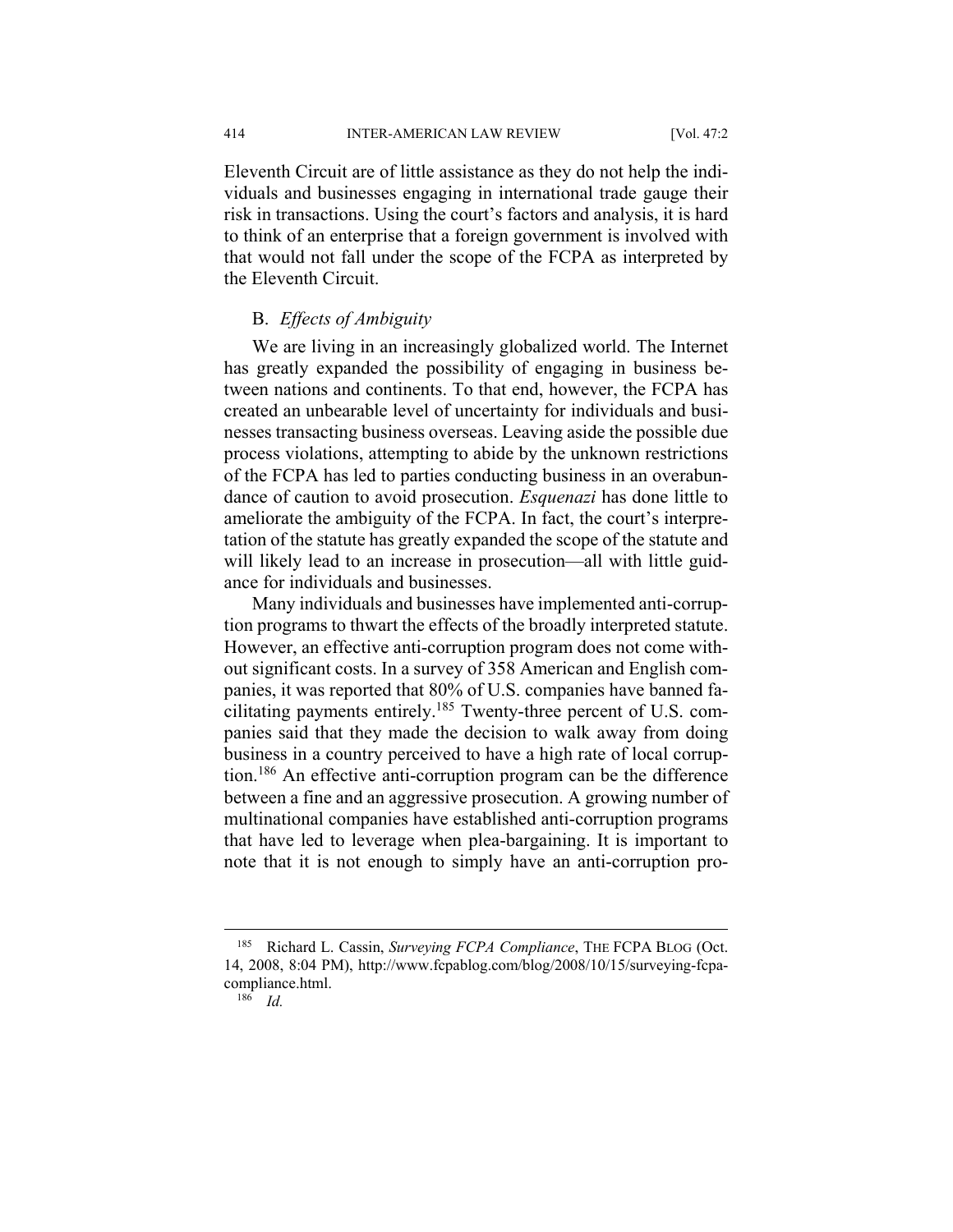gram—a compliance culture must permeate the organization in order to effectively demonstrate to the DOJ its commitment to compliance.

An effective anti-corruption program consists of various components. The first of which is a clear anti-corruption policy. The organization must have written standards and procedures to identify and prevent acts that violate the FCPA.<sup>187</sup> This usually includes a code of conduct as well as oversight from high-level personnel. To be successful, management must be committed to compliance.

Risk assessments are another vital component of an anti-corruption program. Assessments help companies determine whether they have adequate compliance measures in place.<sup>188</sup> A risk assessment allows a company to evaluate the compliance roles and activities of directors, officers, and audit staff.<sup>189</sup> The assessment also reviews international operations, contracts, hiring/employment practices, and due diligence in mergers and/or acquisitions.<sup>190</sup>

Hiring and employment practices are essential to promoting compliance within the organization. Training of employees allows the compliance program to infiltrate every layer of the organization, making everyone aware of general ethics regulations. For those who interact frequently with foreign officials, comprehensive training pertaining to facilitating-payment exceptions is undertaken to debunk common myths. Additionally, confidential reporting removes barriers that may exist in alerting upper management of possible FCPA violations. Providing incentives for whistleblowing encourages employees to approach upper management or, if it exists, an independent anti-corruption board committee.

One of the greatest risks companies face arises when merging with or acquiring another company. Successor liability removes the defense that the acquiring company does not assume the past sins of the newly acquired company.<sup>191</sup> Due diligence is pivotal in reducing

<sup>&</sup>lt;sup>187</sup> RICHARD L. CASSIN, BRIBERY ABROAD: LESSONS FROM THE FOREIGN CORRUPT PRACTICES 25 (2008).<br><sup>188</sup> ROBERT W. TARUM, THE FOREIGN CORRUPT PRACTICES ACT HANDBOOK:

A PRACTICAL GUIDE FOR FOR MULTI-NATIONAL GENERAL COUNSEL, TRANSACTIONAL LAWYERS AND WHITE COLLAR CRIMINAL PRACTITIONERS 98- 99 (3d ed. 2013). 189 *Id.* at 99. 190 *Id.*

<sup>191</sup> *Id.* at 138.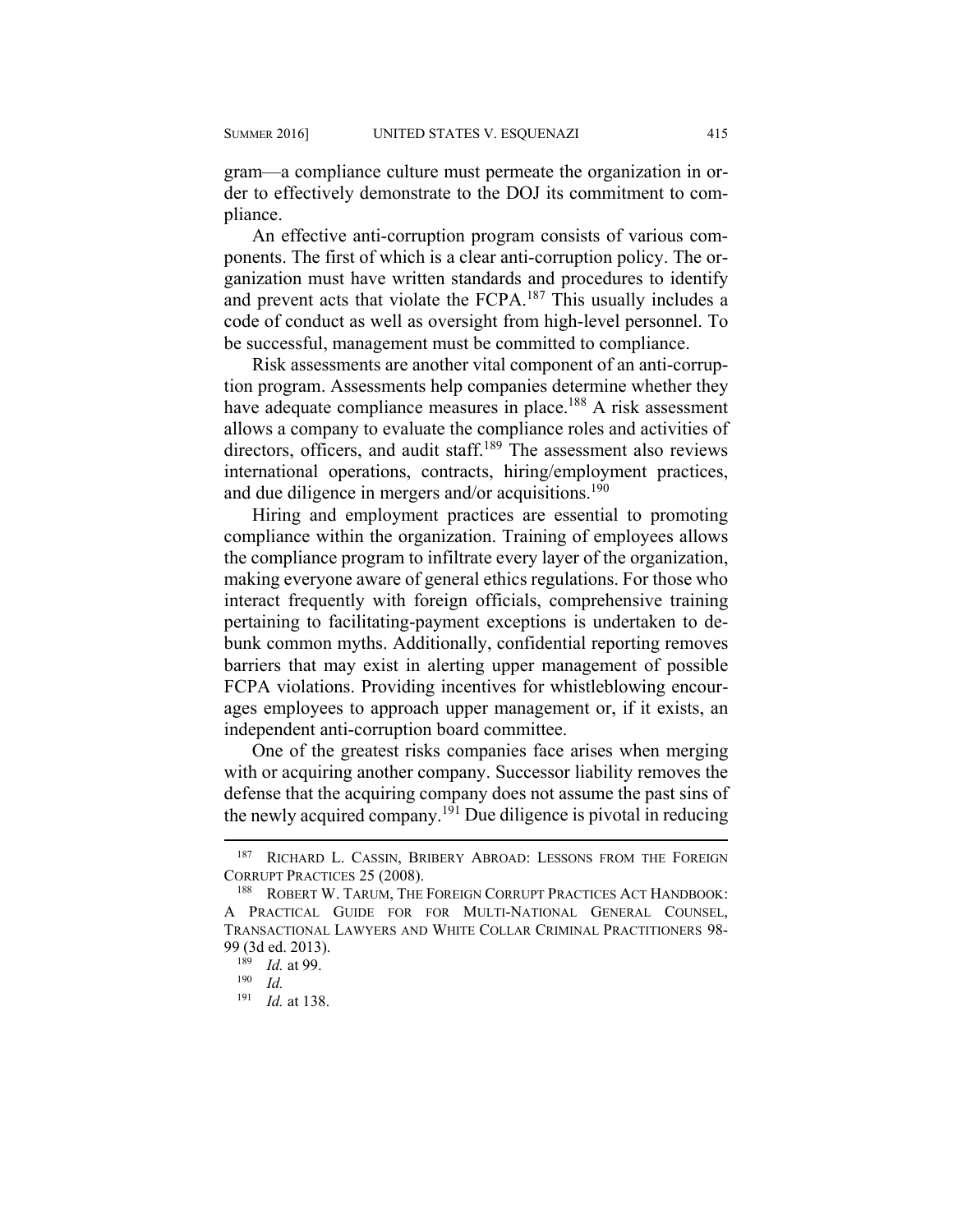the risk of prosecution under the FCPA subsequent to a merger or acquisition. Among other things, the acquiring company should review documents and files of the target company in search of contracts with foreign governments, "gifts," and lapses in internal controls.192 If at all possible, the acquiring company should obtain an indemnification agreement to limit its liability after the acquisition. If FCPA issues are revealed during the acquiring company's due diligence, it is important to establish a compliance program for the newly acquired company at the outset.

In the event of a serious corruption charge, companies may initiate an internal investigation. If the allegation is sufficiently egregious, a company's management may choose to hire outside counsel to conduct its internal investigation or represent the company in a DOJ investigation.<sup>193</sup> The decision to conduct its own investigation versus using outside counsel depends on the seriousness of the allegation, level of FCPA experience required, financial resources, or who is involved.

How much does compliance cost? In 2013, Wal-Mart reported that it had spent \$73 million on FCPA-related expenses during the first quarter.194 During the previous fiscal year, Wal-Mart had spent \$157 million dollars on FCPA matters.<sup>195</sup> In the midst of an FCPA investigation resulting from self-disclosure, Avon reportedly spent \$280 million on FCPA compliance.<sup>196</sup> These figures do not include subsequent criminal or civil fines. In 2014, Alcoa World Alumina LLC pled guilty to one count of violating the FCPA and agreed to

<sup>192</sup> *Id.* at 142.<br>
193 *Id.* at 95.<br>
194 Richard L. Cassin, *Wal-Mart busts its FCA budget*, THE FCPA BLOG (Oct. 14, 2008, 8:04 PM), http://www.fcpablog.com/blog/2008/10/15/surveyingfcpa-compliance.html. 195 *Id.* 

<sup>196</sup> Richard L. Cassin, *Avon Keeps No Secrets From the Feds*, THE FCPA BLOG (Nov. 2, 2008, 7:38 AM), http://www.fcpablog.com/blog/2012/11/2/avonkeeps-no-secrets-from-the-feds.html.